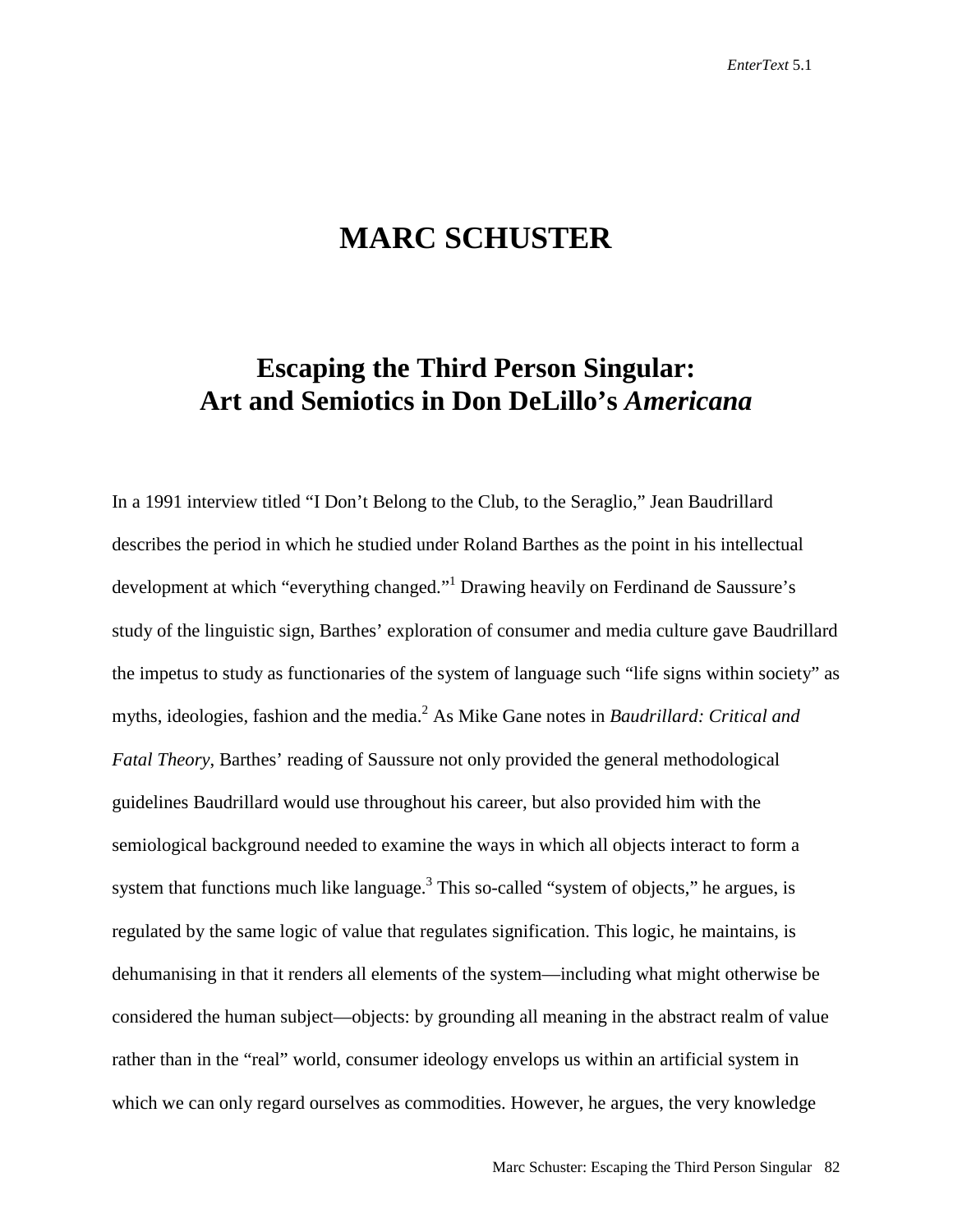"that the Object is nothing and that behind it stands the tangled void of human relations" offers hope that "violent irruptions and sudden disintegrations" will inevitably and unexpectedly arise to destroy consumer ideology.4

The "violent irruptions and sudden disintegrations" Baudrillard describes must not only consist of subversive acts against the bourgeois power structures that victimise labour, but also, and more importantly, a complete rethinking of communication and exchange in such a way that allows for the reemergence of ambivalence, a term Baudrillard uses to denote the incessant potential for the "destruction of the illusion of value."5 Cultivating ambivalence, however, presents a number of complications, not the least of which is how one might go about doing so. Douglas Kellner notes in *Jean Baudrillard: From Marxism to Postmodernism and Beyond* that Baudrillard presents neither a theory of the subject as an agent of social change nor a theory of class or group revolt.<sup>6</sup> As a result, Baudrillard's call for ambivalence has little bite beyond the realm of theory. Moreover, the contrast Baudrillard draws between the "real" world and the abstract realm of value raises the issue of whether moving beyond value is a viable proposition. Baudrillard's dichotomy suggests that the "real" world exists outside language or, at the very least, can be reached via a mode of language that is not grounded in value. Whether such a mode of language can exist is certainly debatable, as are the practicality and practicability of abandoning value. Nonetheless, if Baudrillard's assessment of consumerism (*i.e.* that it renders us objects) is even marginally correct, these issues must be examined, a task rendered less daunting and perhaps more rewarding in the light of Barthes' work in the field of semiology and Don DeLillo's first novel, *Americana.*

Like such post-Marxist critics as Walter Benjamin and T. H. Adorno, Baudrillard describes a world in which advances in communications technology have robbed the cultural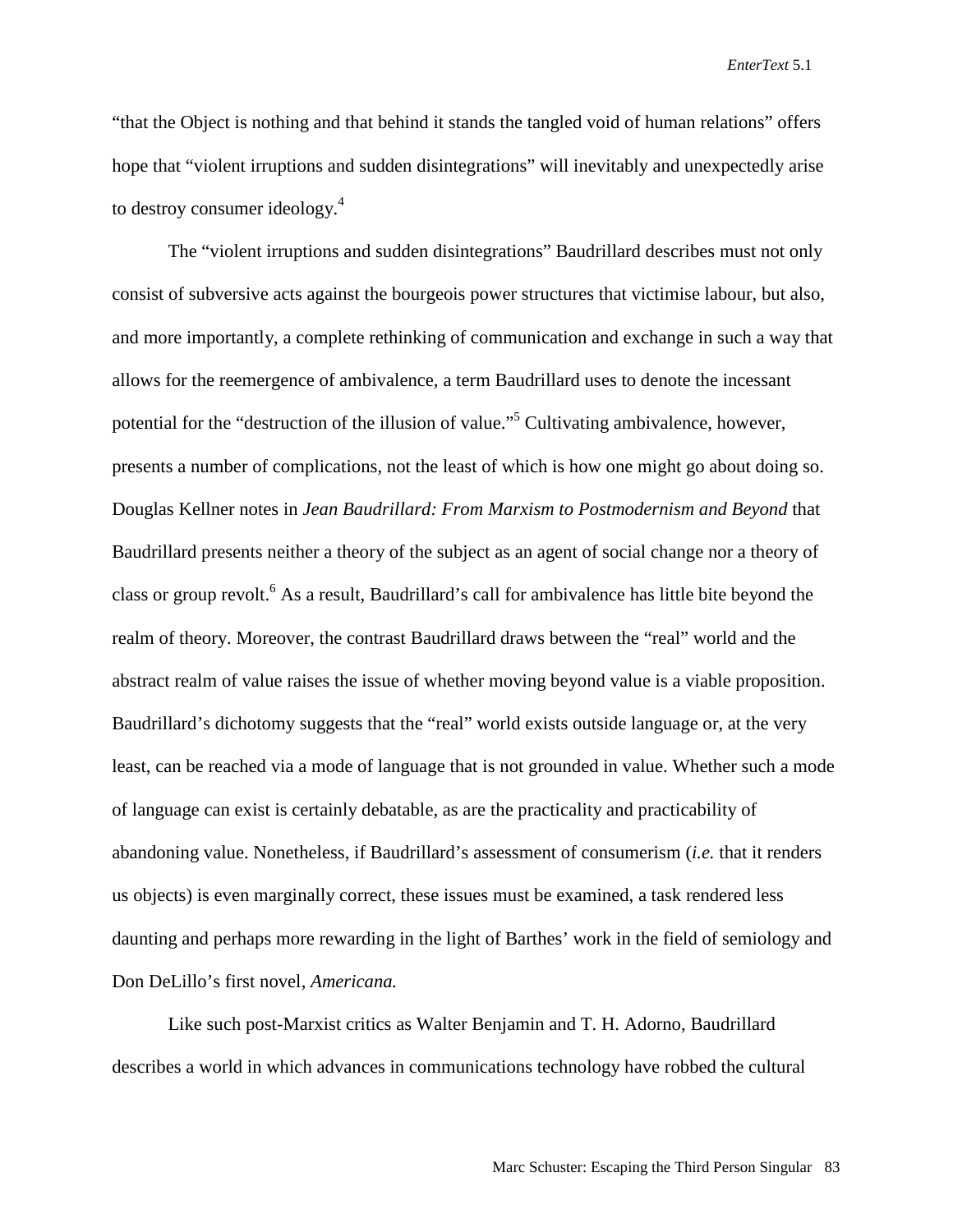landscape of a human presence. As a result of such technological advances, Baudrillard argues, we live in a state of hyperreality, or one in which models always precede reality. Such is the state of the developed world in DeLillo's novels as well, and this, Duvall notes, is where the projects of DeLillo and Baudrillard intersect:

If DeLillo's work represents the theme of individual freedom, it is because he is willing to explore so thoroughly the way individual subjectivity is constrained and produced by the contemporary media, the electronic image, and by shopping, or as the French theorist Jean Baudrillard might put it, our social labor as consumers. DeLillo has captured in his fiction crystallizing examples of what Baudrillard identifies as the hyperreal and simulacrum.<sup>7</sup>

Where Baudrillard sees hyperreality as a state that can only stifle humanity, however, DeLillo recognises the hyperreal landscape as a proving ground *for* humanity. In other words, his novels explore the ways in which we might retain our humanity even in the dehumanising face of hyperreality. If, as Derek Attridge notes in "Literary Form and the Demands of Politics," the "formal singularity" of particular works constitutes both their "effectiveness as literature" as well as their importance to the "ethico-political realm," then DeLillo's modelling of ambivalence and ambivalent language in *Americana* is particularly noteworthy, in that (from Baudrillard's perspective, anyway) ambivalence is the key to safeguarding the subject against the objectifying machinations of consumerism.8

Like Duvall, many critics have glossed the affinity between DeLillo and Baudrillard. Among the most significant, John Frow's "The Last Things Before the Last: Notes on *White Noise*" uses Baudrillard to examine the ways in which reproduction and representation erode the distinction between the general and the particular within postmodern society and thus allow a homogeneous banality to pervade the lives of the characters in *White Noise.* In "Baudrillard, DeLillo's *White Noise*, and the End of Heroic Narrative," Leonard Wilcox argues that the glut of information endemic to the media landscape depicted in *White Noise* leads to the dissolution of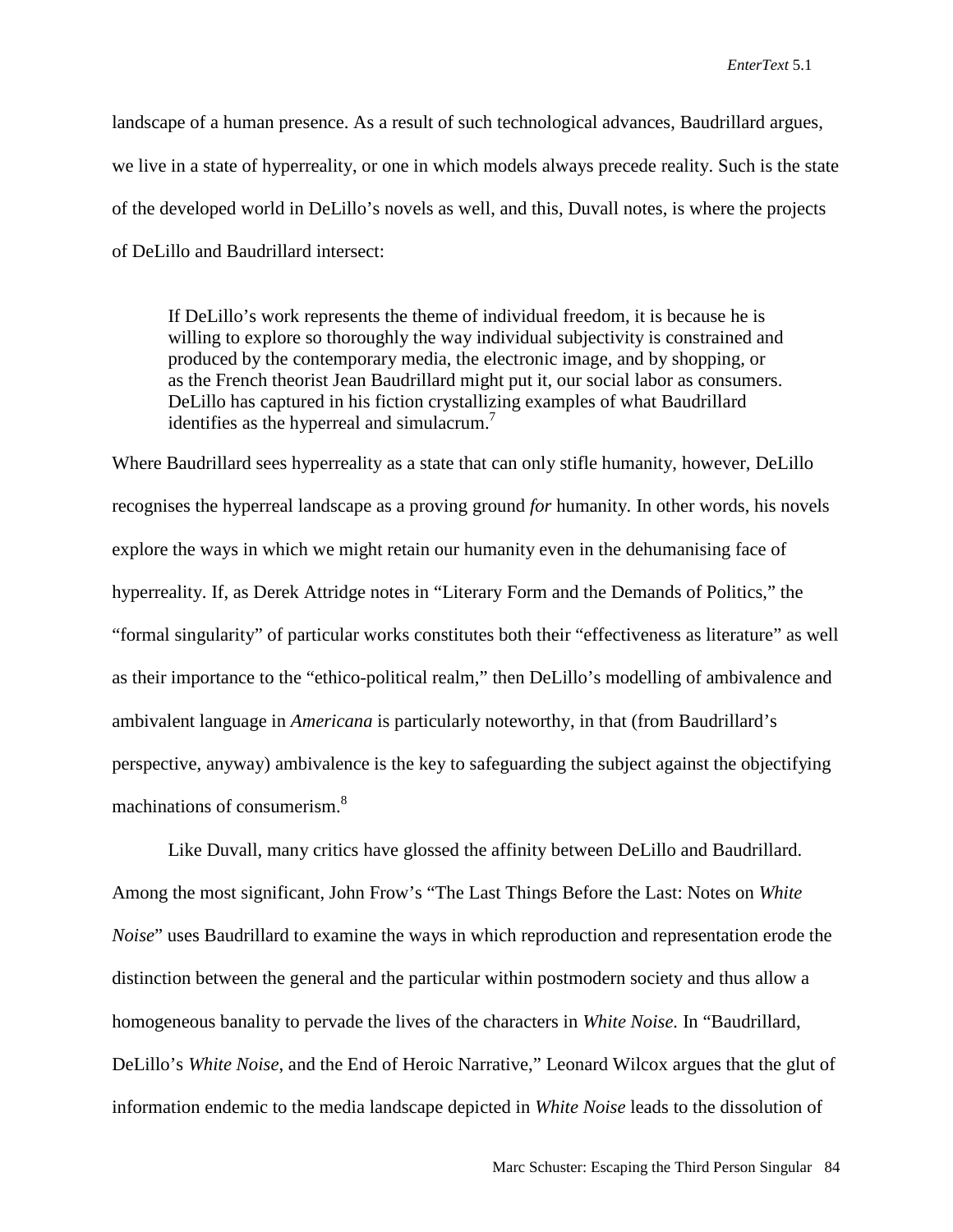what he describes as a modernist sense of subjectivity, and that this dissolution calls for a new understanding of subjectivity for the postmodern age. In "Lee Harvey Oswald and the Postmodern Subject: History and Intertextuality in Don DeLillo's *Libra*, *The Names*, and *Mao II*," Thomas Carmichael argues that the postmodern historical subject as depicted in DeLillo's novels emerges as an effect of the signs and images that constitute the subject's culture and that the proliferation of such phenomena results in struggles that are textual in nature: the postmodern historical subject alters the course of history by serving as a text that is both informed by and transforms previous historical texts. In "Subjects, Objects and the Postmodern Differend in Don DeLillo's *White Noise*," Stephen N. doCarmo uses Baudrillard and other postmodern theorists to explore the ways in which *White Noise* adopts ambiguity as a strategy for subverting the fascistic impulses of advanced capitalism. While these essays explain some of the ways in which the works of Baudrillard allow for constructive readings of DeLillo, they do not examine Baudrillard's notion of ambivalence, which this study argues is an essential element of the author's revolutionary vision in *Americana*.

Describing the role of semiology some years after the publication of Baudrillard's landmark *For a Critique of the Political Economy of the Sign*, Barthes argues in *The Semiotic Challenge* that the study of signs should indeed yield answers to the issues Baudrillard raises. Regarding the "ideological commitment" of semiology, Barthes explains that attacking "the petit-bourgeois good conscience" is not enough.<sup>9</sup> Semiology must also interrogate "the symbolic and semantic system of our entire culture; it is not enough to change contents, we must above all aim at *fissuring* the meaning-system itself."10 As with Baudrillard, the meaning-system Barthes envisions is predicated on value, which he defines as "the redeeming concept which permits saving language's permanence and surmounting what we must call *fiduciary anxiety*."<sup>11</sup> In other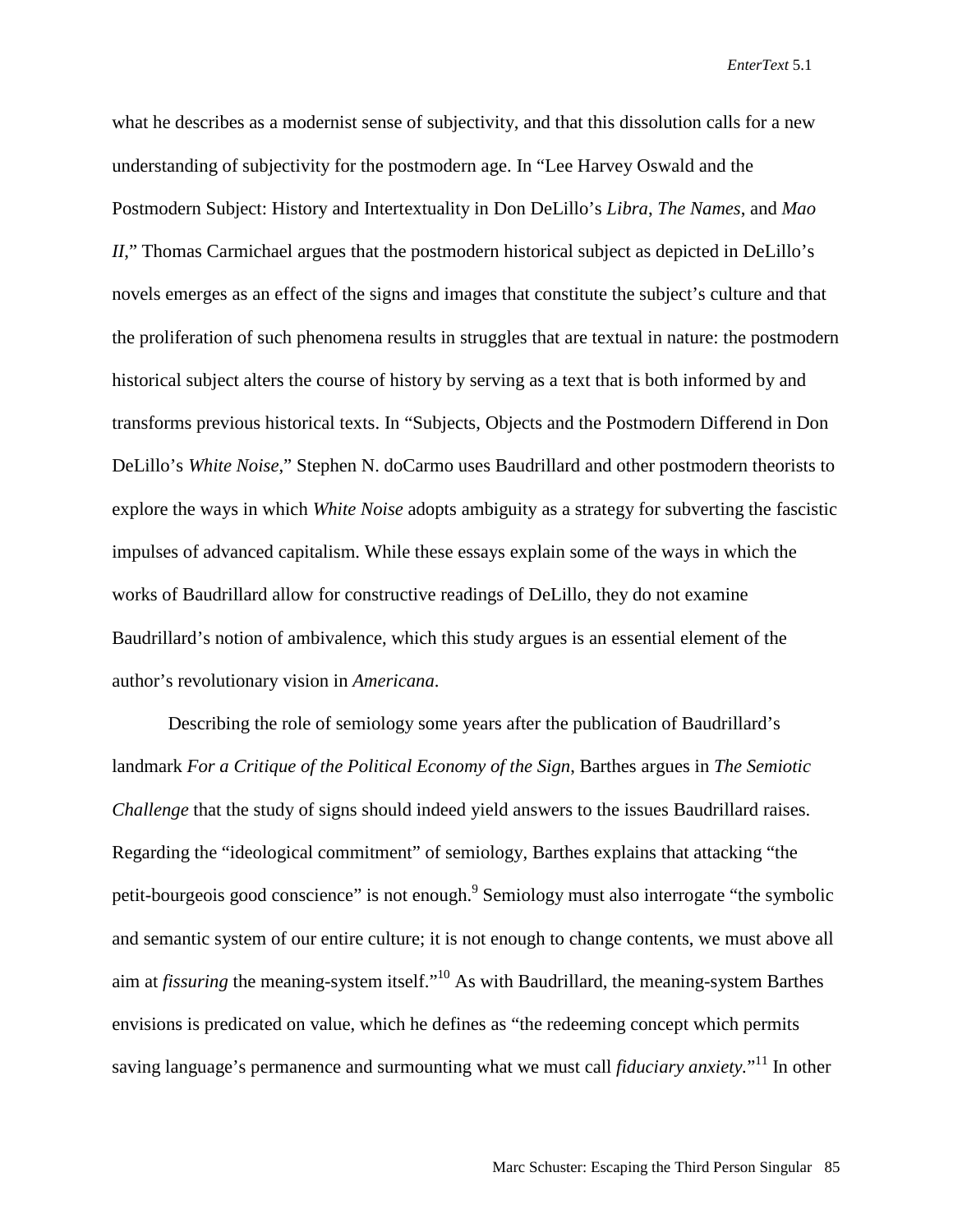words, value amounts to an unspoken agreement or social contract much like that which regulates currency: in order for language (like currency) to work, we must agree to regard the artificial and arbitrary connection between signs and concepts as if it were natural and purely logical.

To illustrate his point, Barthes examines a pair of lavatory doors at the University of Geneva respectively marked *Messieurs* and *Professeurs*:

> On the level of pure signification, the inscription has no meaning: are not "professors" "gentlemen"? It is on the level of value that the opposition, as bizarre as it is ethical, is explained: two paradigms enter into collision, of which we read no more than the ruins: *messieurs*/dames//*professeurs*/étudiants: in the play of language, it is indeed value (and not signification) which possesses the apparent, symbolic, and social charge: here that of segregation, pedagogical and sexual. $^{12}$

For Baudrillard, such segregation results in commodification; because all elements of the system are segregated by their apparent value, they become nothing more than signs of value (*i.e.* commodities), a theory that is examined throughout much of DeLillo's oeuvre as well. In *White Noise*, for example, narrator Jack Gladney explains that checking his bank balance gives him the sense "that something of deep personal value, but not money, not that at all" has been confirmed.<sup>13</sup> While this sense of deep personal value is "not money," it can nonetheless be quantified, as when the money Jack spends at the local mall comes back to him "in the form of existential credit."<sup>14</sup> In line with Baudrillard's position, Jack's attitude in this regard demonstrates that consumer ideology does, indeed, have the potential to commodify people as well as objects insofar as it allows Jack to define himself as he does the goods he purchases: in terms of value.

For Baudrillard, the key to effecting the kind of "fissuring" Barthes describes in *The Semiotic Challenge* is ambivalence, which divorces the sign from the abstract concept of value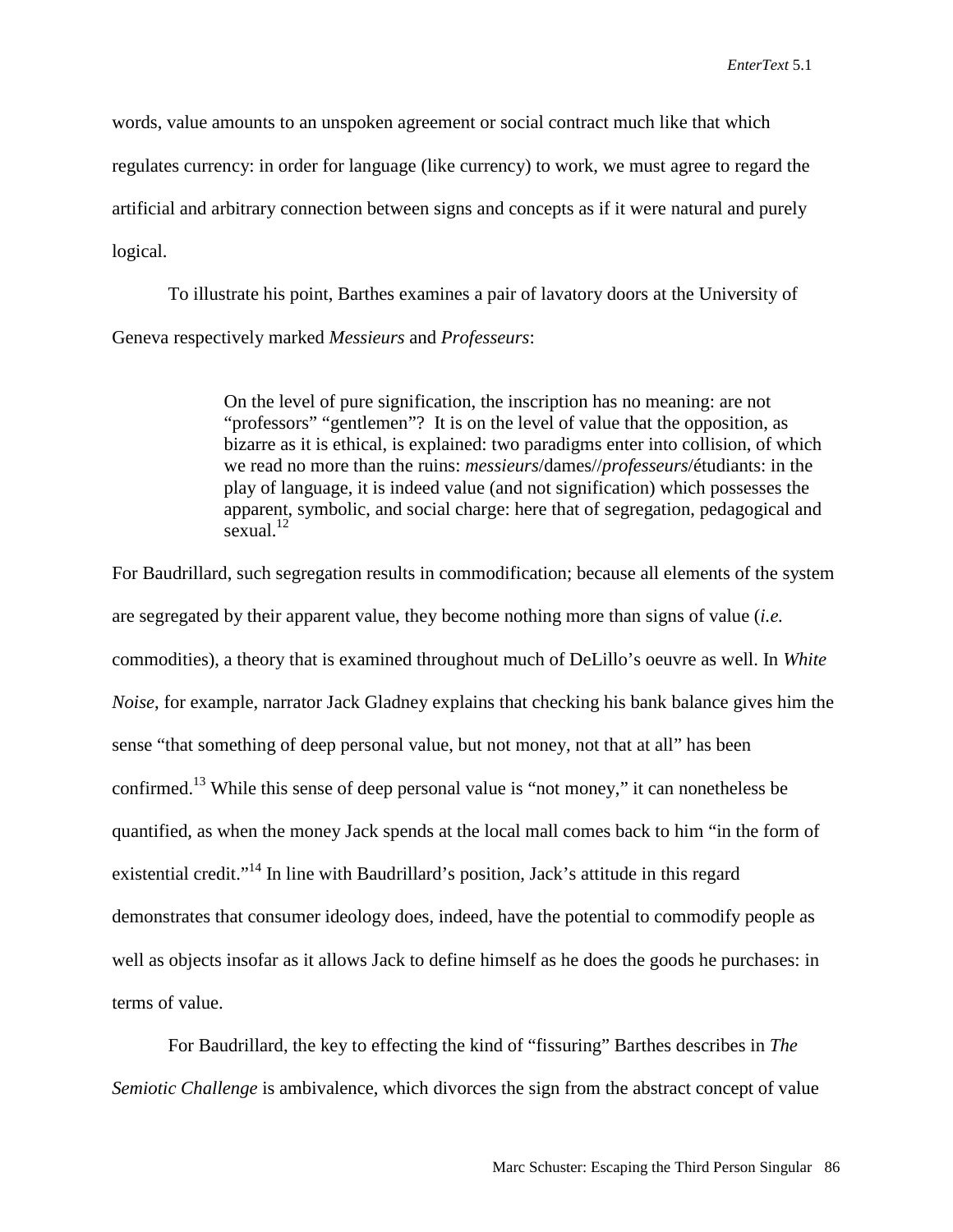upon which the "meaning-system" of consumer culture is predicated. While interrogating this meaning-system is essential to both Baudrillard and DeLillo, each depicts the mechanics of ambivalence differently. For Baudrillard, ambivalence is completely repressed by consumer ideology. From this perspective, ambivalence and consumer ideology are so inimical to each other that the reemergence of ambivalence within contemporary society would immediately trigger the demise of consumer ideology. For DeLillo, on the other hand, ambivalence is certainly curtailed by consumer ideology, but it is not entirely repressed. Endangered though it may be from DeLillo's perspective, ambivalence remains a bulwark against the crushing onslaught of consumer ideology and, as such, prevents the total assimilation of the consumer into what Baudrillard terms the system of objects. Thus where Baudrillard argues that ambivalence must be cultivated in order to overthrow the ideological regime that has reduced everyone to a commodity, DeLillo sees such cultivation as a preventive measure: either we strive to view the world at large in terms other than value or we run the risk of becoming commodities, or signs of value, ourselves.

Setting the tone for many of DeLillo's later works, *Americana* explores the viability of life outside the grip of consumer culture and, by extension, beyond the logic of value that regulates the language of that culture. Describing what he calls the "double-bind" at work in the novel, Tom LeClair argues in *In the Loop: Don DeLillo and the Systems Novel* that much of *Americana* is invested in interrogating the conflicting rules and messages, both spoken and unspoken, at work in society as well as the ways in which the advertising industry attempts to suppress those conflicts.<sup>15</sup> For the novel's protagonist, David Bell, this double-bind begins within the confines of his family: his mother's mental illness results in erratic behavior and conflicting messages that David cannot reconcile. She secretly spits in an ice cube tray while entertaining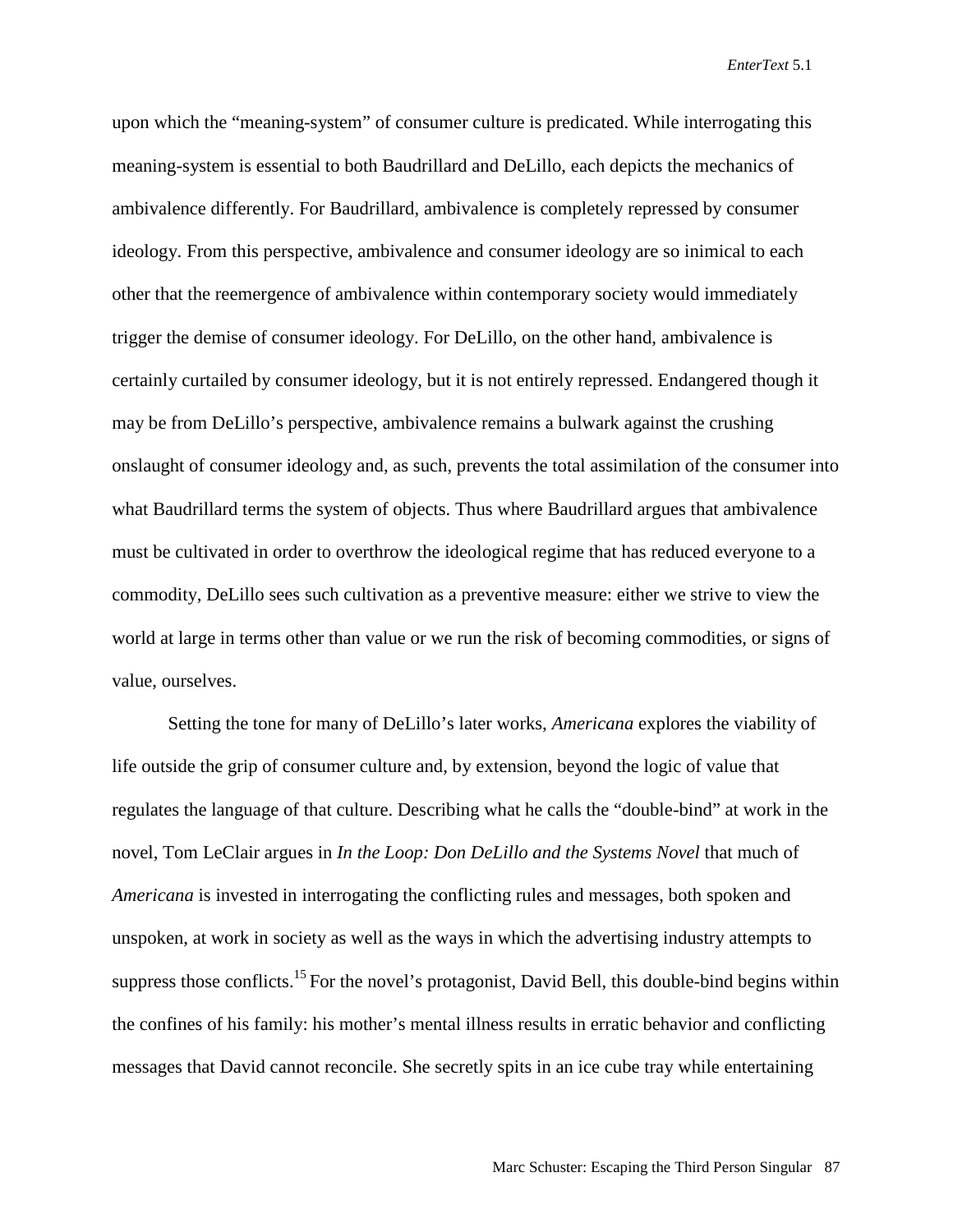guests at her home; she imposes upon David the strict morality of her Southern upbringing while at the same time encouraging a sense of moral relativity through her interest in magic and curiosity about death; she alternates between periods of sullen silence and near-manic confession. Most troubling to David, however, is the attraction he feels toward his mother, which, in LeClair's words, "adds the guilt of desire for a helpless woman" to "conventional Oedipal guilt."16 Additionally, David's father withdraws from the situation rather than providing a model for mediating the mother's conflicting messages and the child's conflicting feelings toward his mother. The most telling example of this withdrawal occurs as David, his sisters and their father spend evenings watching films of television commercials while their mother lies alone in her room, "small and blue, a question mark curled on the bed."<sup>17</sup>

That the world to which both David and his father escape during David's youth is the world of advertising suggests a preference for the simplicity of advertising's messages over the complexity of the mother's. Where the communiqués from David's mother, a figure LeClair describes as one of "pathos and respect, more in contact with memory and dreams, more inquisitive, fearless, and profound, a figure complex and mysterious," disturb the protagonist by placing him on uncertain ground in relation to her, advertising and television offer a reductive form of communication that offers comfort by eliminating ambiguity and contradiction.<sup>18</sup> When David films an autobiographical version of his life, he has his fictionalised father explain how television works its simplifying magic: "The TV set is a package, and it's full of products. Inside are detergents, automobiles, cameras, breakfast cereals, other television sets. Programs are not interrupted by commercials; exactly the reverse is true. A television is an electronic form of packaging. Without the products there's nothing." <sup>19</sup> Just as packaging serves not only to protect goods in transit but also (and perhaps more importantly) to present those goods as desirable,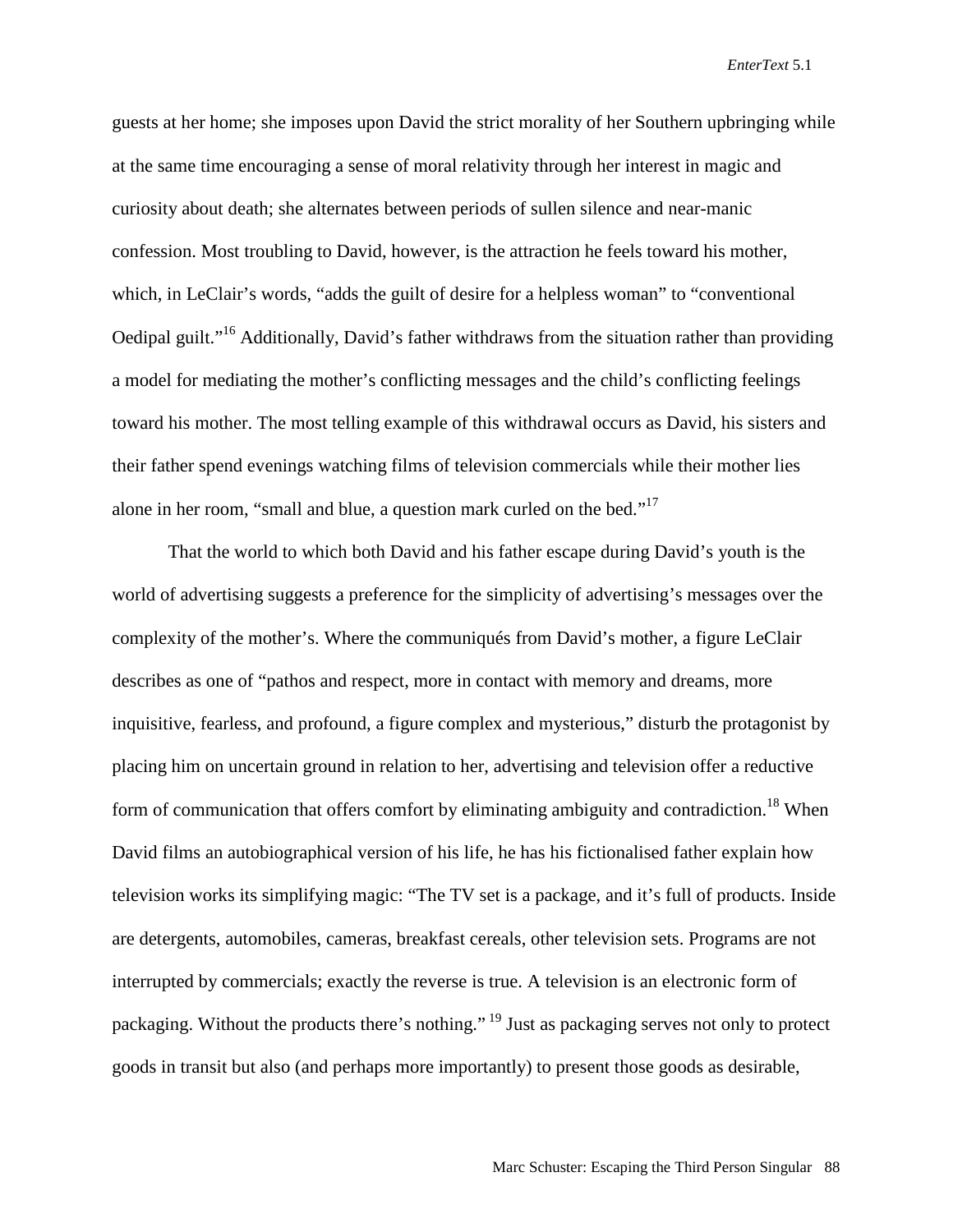television's message is simple: happiness can be achieved through the acquisition of commodities. Or, as David's father further observes, "In this country there is a universal third person, the man we all want to be. Advertising has discovered this man. It uses him to express the possibilities open to the consumer. To consume in America is not to buy; it is to dream. Advertising is the suggestion that the dream of entering the third person singular might possibly be fulfilled. $"^{20}$ 

David's description of himself as "an extremely handsome young man" who takes the "simple step" of lathering up and shaving whenever he begins to wonder who he is, combined with his self-described resemblance to movie stars Kirk Douglas and Burt Lancaster, suggests early on that he has attained the American dream of entering what his father calls "the thirdperson singular."21 Insofar as his sense of identity depends primarily upon the image he sees in the mirror and its resemblance to celebrities, David appears to have reduced his life to the twodimensional world of appearances and, in so doing, distanced himself from the disturbing conflicts embodied by his mother. In this way, David's behaviour sheds light on the relationship between Sigmund Freud's notion of ambivalence and that of Baudrillard. In *Inhibition, Symptoms and Anxiety*, Freud notes that a patient's fear of horses represents an attempt to resolve an Oedipal attitude toward his father: "a well-grounded love and a no less justifiable hatred directed towards one and the same person."<sup>22</sup> While such conflicts are common, Freud notes, they generally do not result in phobia. Rather, the child's affection tends to intensify at the expense of the hatred; this phenomenon, which Freud terms a reaction formation, stems from a need to repress the disagreeable instinct to desire the mother at the expense of the father's life.<sup>23</sup>

Where the reaction of Little Hans to his disagreeable Oedipal instincts is a fear of the horses he associates with his father, David's is a more typical reaction; he simply represses the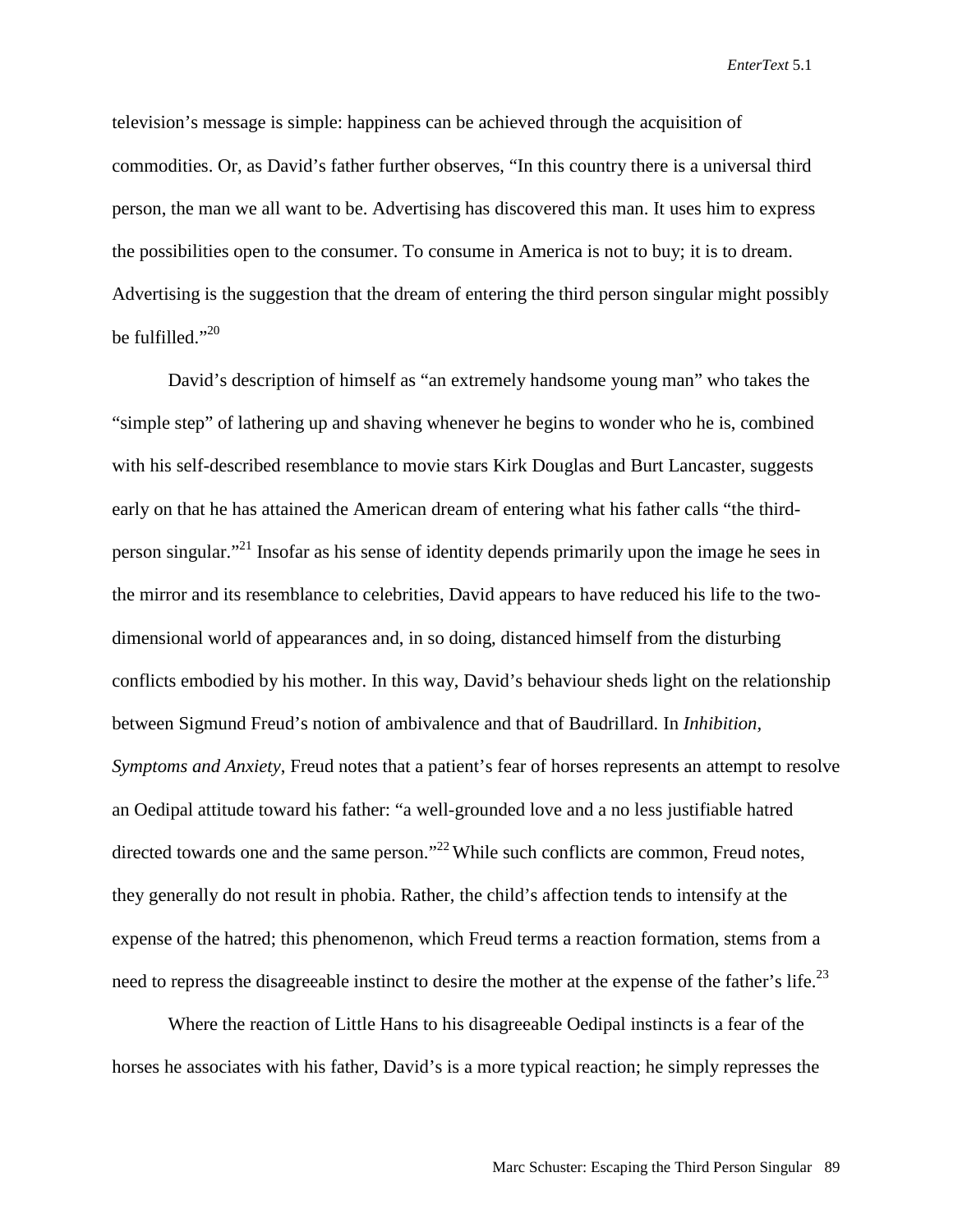ambivalence he feels toward both parents. One thing that allows him to do so is the model provided by the advertisements his father has created. In Baudrillard's terms, because these advertisements proffer the illusion of a world in which commodities can thoroughly meet all human needs, they eliminate David's ambivalence toward objects. In so doing, these advertisements also create an environment that eases to the point of suppression the ambivalence he feels toward the members of his family even as it reduces him to a two-dimensional commodity, the third-person singular image of himself. As a result, Davis comes to define himself solely in terms of value. In this context, what LeClair refers to as "the new consumerism of communications, with its entropic tendency toward the most probable and reductive state<sup> $24$ </sup> takes on heightened significance: the most probable and reductive state proffered by television advertisements is value, and David's entrance into the third person singular, his "buying into" the ethos of advertising, is at the same time his crossing over into what Baudrillard terms the system of objects. If this crossing over into the system of objects tends to isolate David, it also proves an attractive alternative to living in the often painful "real" world precisely because it offers order in the face of apparent chaos; the conflicts and contradictions embodied in David's mother are denied by what DeLillo refers to in his 1983 *Rolling Stone* article, "American Blood," as "the artificial and dulling language" of the consumerist dream.<sup>25</sup> Indeed, from Barthes' perspective, such language can only result in the suppression of conflict and contradiction because the message of advertising always boils down to a single notion: the unparalleled excellence of all commodities.<sup>26</sup>

The problem, of course, with the language of advertising as Barthes frames it is that it eliminates difference and, in so doing, "entirely exhausts the intention of communication."<sup>27</sup> If every brand of mouthwash, for example, is touted as "the best," then only the most superficial (if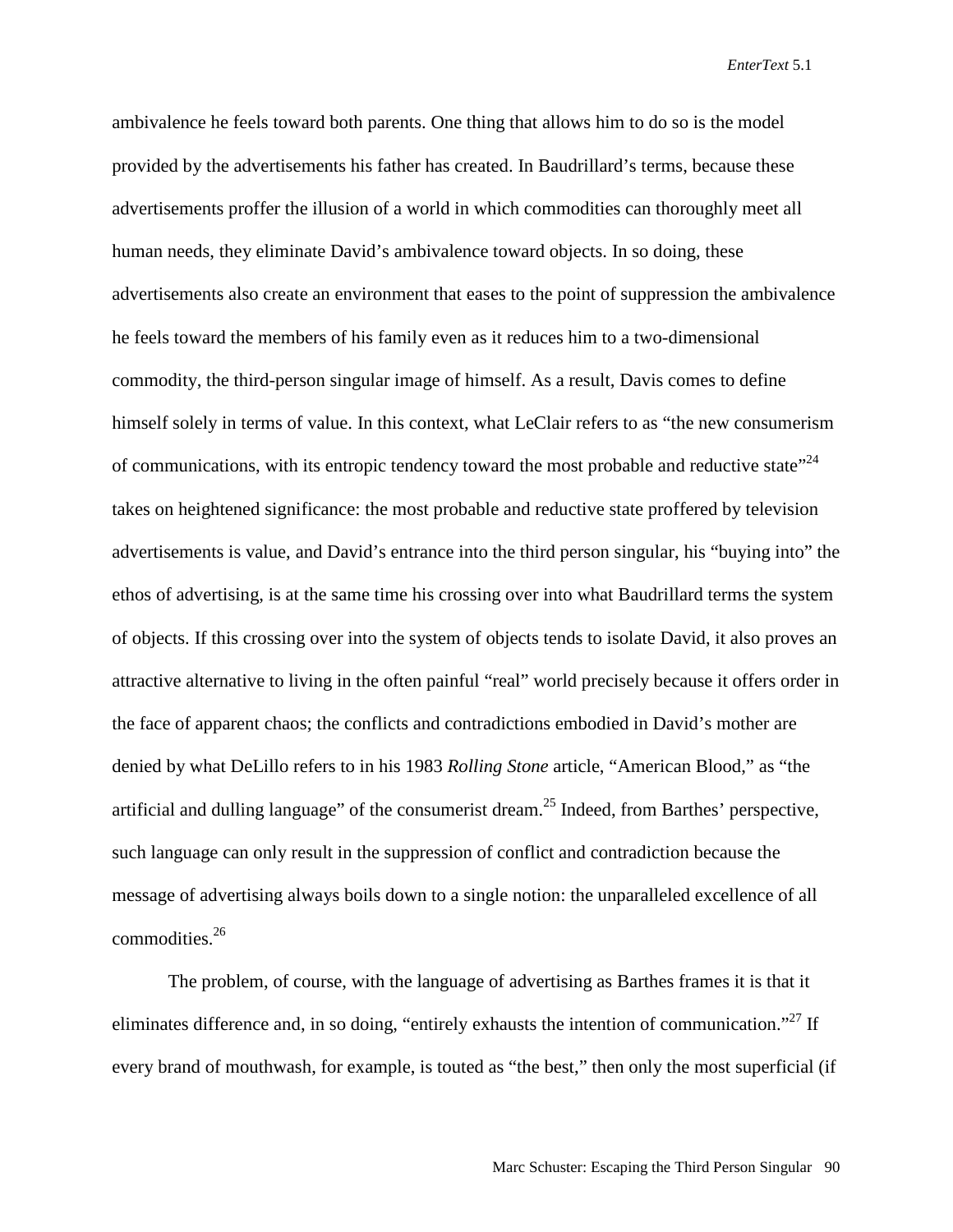any) difference exists between the messages of each brand's advertisement. In *Americana*, David's father demonstrates the validity of Barthes' argument when he describes his own efforts to devise an advertisement campaign for Dentex mouthwash:

> Okay, so we zero in on one of the essential ingredients, quasi-cinnamaldehydeplus. QCP. We take the hard-sell route. Dentex with QCP kills mouth poisons and odor-causing impurities thirty-two percent faster. Be specific. Be factual. Make a promise. Okay, so some little creep says to me in a meeting: thirty-two percent faster than what? Obvious, I tell him: thirty-two percent faster that if Dentex didn't have QCP. The fact that all mouthwashes have this cinnamaldehyde stuff is beside the point; we were the only ones talking about it. This is known as preempting the truth. $^{28}$

Citing QCP as the ingredient that makes Dentex "the best" mouthwash even as he admits that all mouthwashes contain this ingredient, David's father reveals that there is, in fact, no "best" and, by extension, that the hierarchy established by the concept of "the best" is entirely artificial. Nonetheless, the concept of the "the best," which is the benchmark for the concept of value, continues to serve as the governing myth of David's culture, as evidenced by his friend Pike's obsession with establishing a universal pecking order for such mismatched animals as polar bears and tigers, as well as David's obsession with his own place on the corporate ladder.

Like his fellow employees, David sees the workplace as a battleground rife with signs that he is either gaining or losing ground in his efforts at being recognised as "the best" in his field. Indeed, so convinced is David that everything in the workplace is a sign that he begins to agonise over the décor of his fellow workers' offices. After providing an exhaustive list of his co-workers and the colours of their sofas and office doors, David explains, "I had all this down on paper. On slow afternoons I used to study it, trying to find a pattern. I thought there might be a subtle color scheme designed by management and based on a man's salary, ability, and prospects for advancement and decline."29 Likewise, his co-workers all subscribe to a system of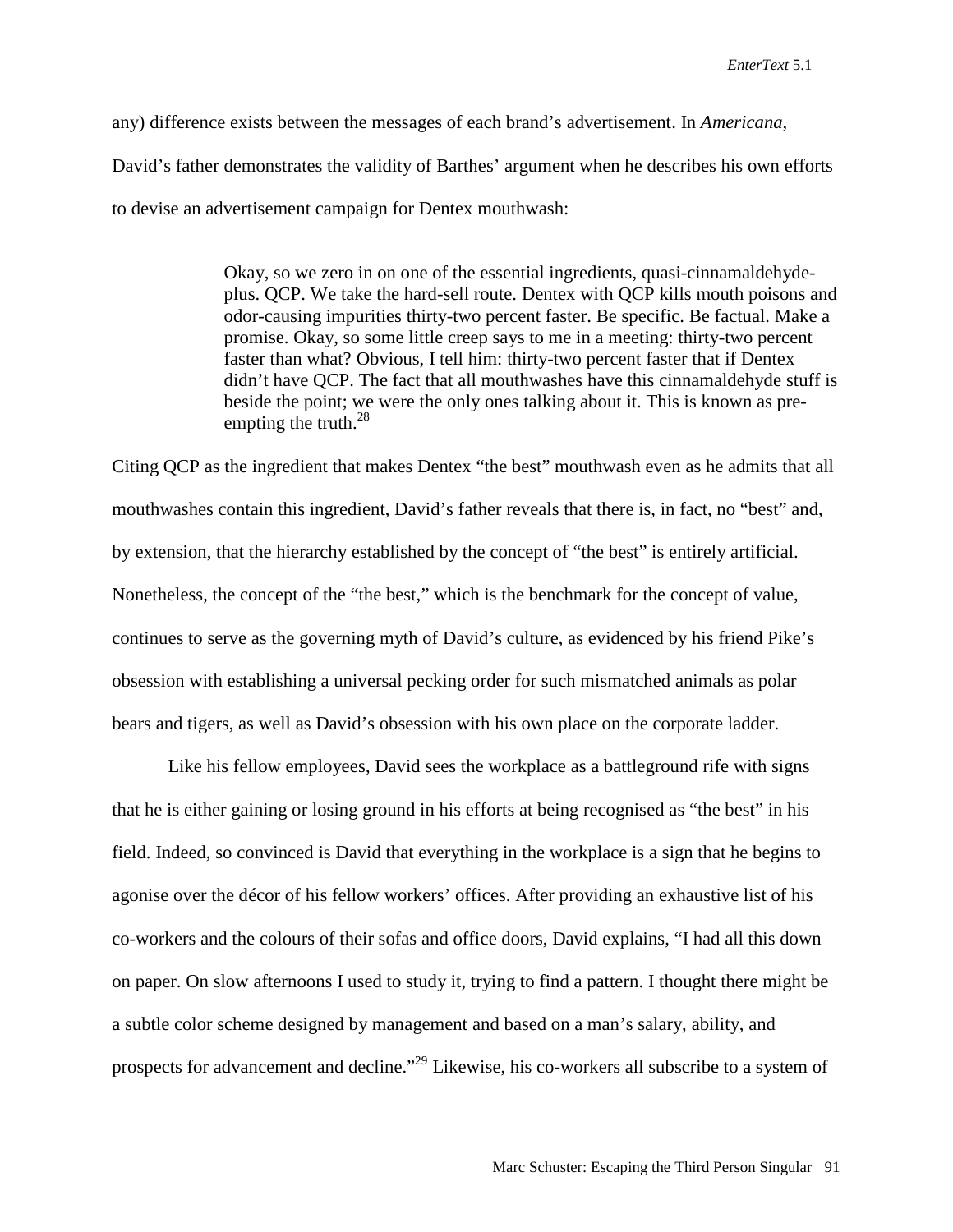measuring success in which "points" are scored for ruthlessness, personal appearance, cleverness and (ironically) humility.<sup>30</sup> Although David notes that such rivalries generally occur "in every business which thrives in the heat of the image," the world of signs he envisions is not limited to the workplace.<sup>31</sup> Measuring his performance in all personal encounters against those of the idealised figures of Kirk Douglas and Burt Lancaster (*i.e.* "the best" men he can imagine), David can only relate to people on competitive terms. In the social world as in the business world, his quest to set himself off as "the best" renders David an advertisement for himself, but as an advertisement, he is limited to repeating the same message that all of his friends and co-workers must also repeat: that he is "the best."

As with Barthes' critique of the language of advertising, the seemingly universal desire to prove oneself "the best" renders meaningful communication impossible in David's world. Describing meetings with his co-workers as "drone-fests," David explains that the language of these meetings is such that words are always "at odds" with their meanings, that they do not "say what [is] being said, nor its reverse."<sup>32</sup> The message David receives at these drone-fests is that he is, indeed, a drone and that his job as such is to avoid independent thinking.<sup>33</sup> Growing comfortable with telling "bizarre and pointless lies" and writing "snake-hissing memos," David quickly learns what he describes as the "new language" of his workplace.<sup>34</sup> Yet while David initially claims to have mastered "the special elements of that tongue," he eventually confesses that the tongue has mastered him: "Words blow in and out. I can hear them perfectly, with astounding clarity, but I can't believe they're coming from my mouth."<sup>35</sup> After relentlessly reproducing the unvarying message of corporate America for so long, David comes to realise that he has no voice of his own.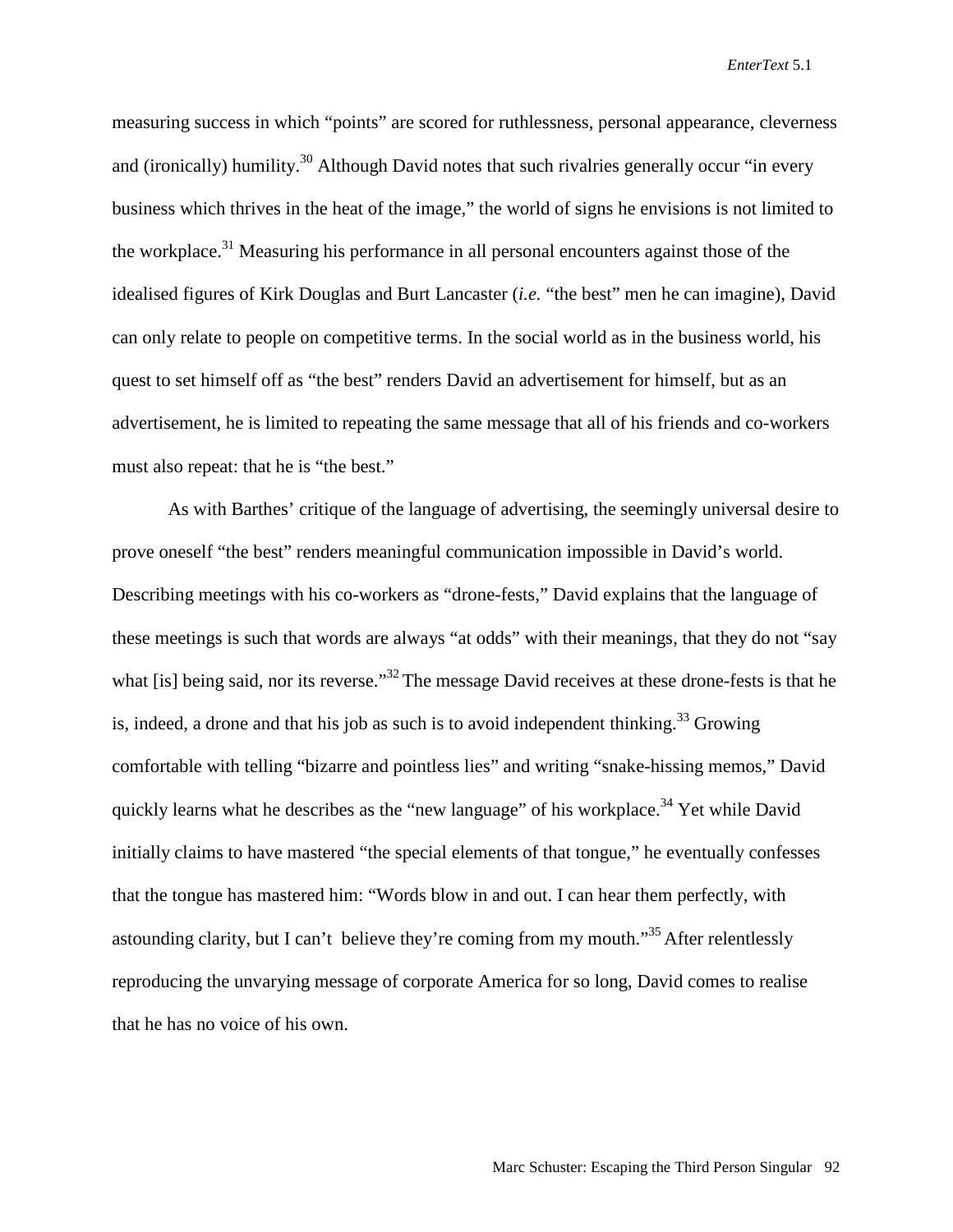In an effort to reclaim his voice, David embarks upon a cross-country quest to discover what he calls the "yin and yang in Kansas."<sup>36</sup> While this metaphor appears early in the novel, David does not come to understand its implications until much later. Rather than seeking the kind of balance the "yin and yang in Kansas" implies, David's initial instinct is to sabotage the "yin" of the corporate world with the "yang" of his preferred artistic medium, film. Yet as David's adaptation of the medium to corporate ends in the dog-eat-dog world of television programming demonstrates, his use of film only serves to reproduce the underlying message of consumerism he is trying to resist. From Baudrillard's perspective, this is because the work of art, like any commodity, ultimately serves as a sign of value or "part of the package, the constellation of accessories by which the 'socio-cultural' standing of the average citizen is determined."<sup>37</sup> Far from interrogating the logic of value, then, art, in Baudrillard's opinion, has been co-opted by consumer culture and, as a result, has become a sign of acculturation. Arguing that the essence of consumer acculturation is distilled in the phrase "Beethoven is fabulous," Baudrillard notes that the acculturated consumer is less concerned with the aesthetics of Beethoven's music than the social cachet attached to recognising the "quality" of the composer's works.38

In *Americana*, Baudrillard's example takes an appropriately cinematic twist as David moves from group to group at a party "so boring that boredom itself soon becomes the topic of conversation," and he "hears the same sentence a dozen times. 'It's like an Antonioni movie."<sup>39</sup> Like the women who come and go "Talking of Michelangelo" in T.S. Eliot's "The Love Song of J. Alfred Prufrock," the partygoers in this passage appear less interested in art itself than in using their knowledge of it to demonstrate social ascendancy. While repeated references to Antonioni fail to advance the party's conversational discourse, these references underline the desire among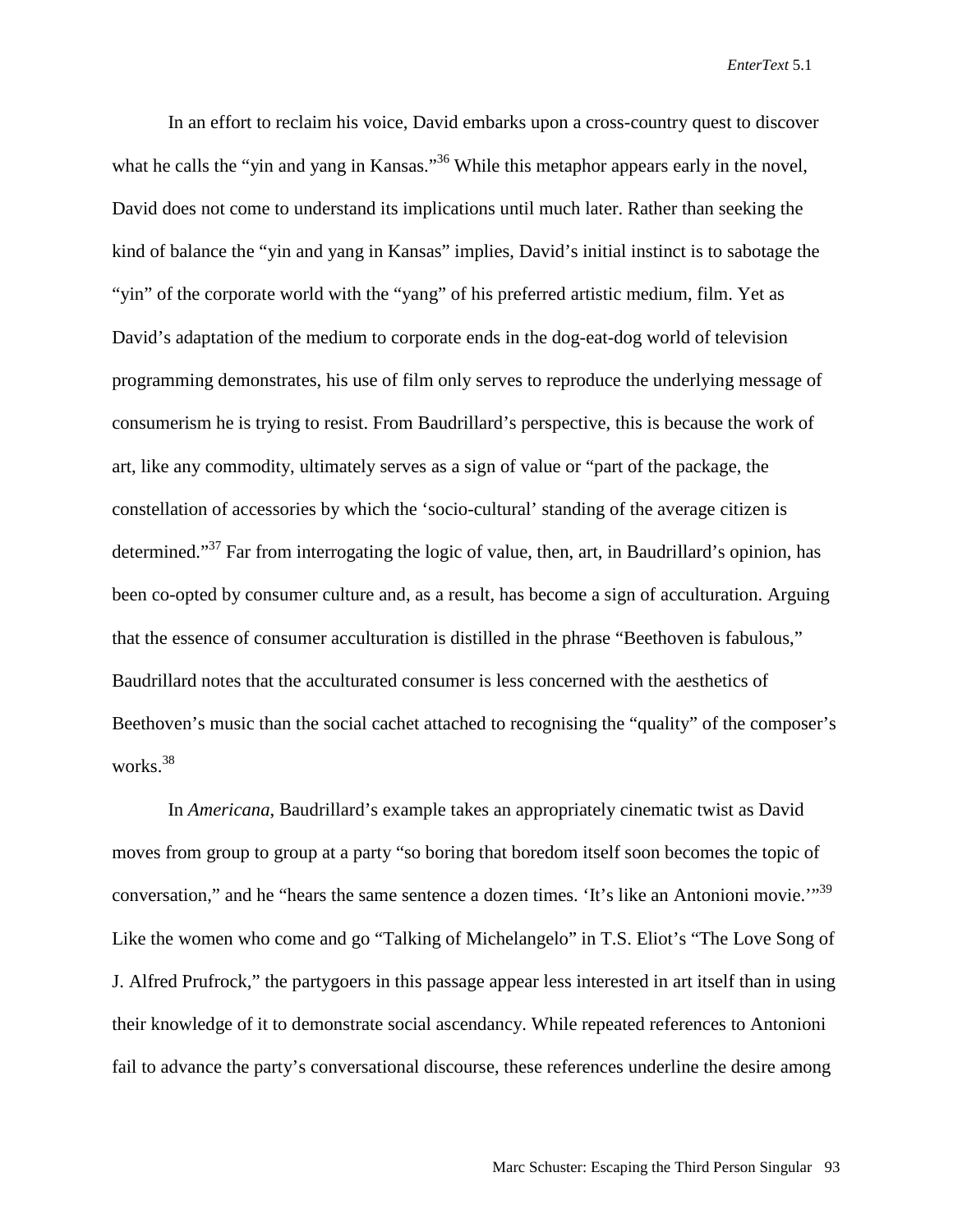David's friends and co-workers to prove their acculturation or, in plain language, that they are among "the best" at engaging in witty banter at cocktail parties. That David retreats to the bathroom to check for dandruff shortly after hearing several identical versions of the Antonioni conversation suggests that such public displays of what passes for wit among his friends and coworkers are akin to personal appearance in the social realm. In both cases, the goal is to impress; good grooming and wit go hand-in-hand. To be ignorant of Antonioni is to have dandruff, or worse yet (if the above-mentioned Dentex commercial has any value), halitosis.

In addition to demonstrating knowledge of art, possessing art is another sign of social ascendancy that operates in much the same way as personal appearance. Upon entering his host's bathroom, David notices six framed graffiti hanging on the wall: "The words were set in large bold type, about 60-point, on glossy paper; they were set in a scripted typeface to look real. Three of the graffiti were blasphemous and three were obscene. The frames looked expensive. I noticed some dandruff on my shoulders."<sup>40</sup> Though blasphemous and obscene, these graffiti fail to evoke the defiance David later attempts to voice. That they are "set in a scripted typeface to look real" recalls Baudrillard's notion of the hyperreal, or a world consisting of models based on models, insofar as these pieces are not reproductions of "real" graffiti but merely models loosely based on some artist's notion of what graffiti might be like. Moreover, the expensive frames in which they appear underline the fact that these ersatz graffiti pose no threat to the order of consumption. Indeed, as Baudrillard points out in *The Consumer Society*, blasphemy and obscenity do not exist in consumer culture: "If all the denunciations, all the disquisitions on 'alienation', and all the derisive force of pop and anti-art play so easily into establishment hands, that is because they are themselves part of the myth."<sup>41</sup> The only "true" blasphemy is to fail to partake in what Baudrillard refers to as the "formal liturgy" of consumption, but the affluence of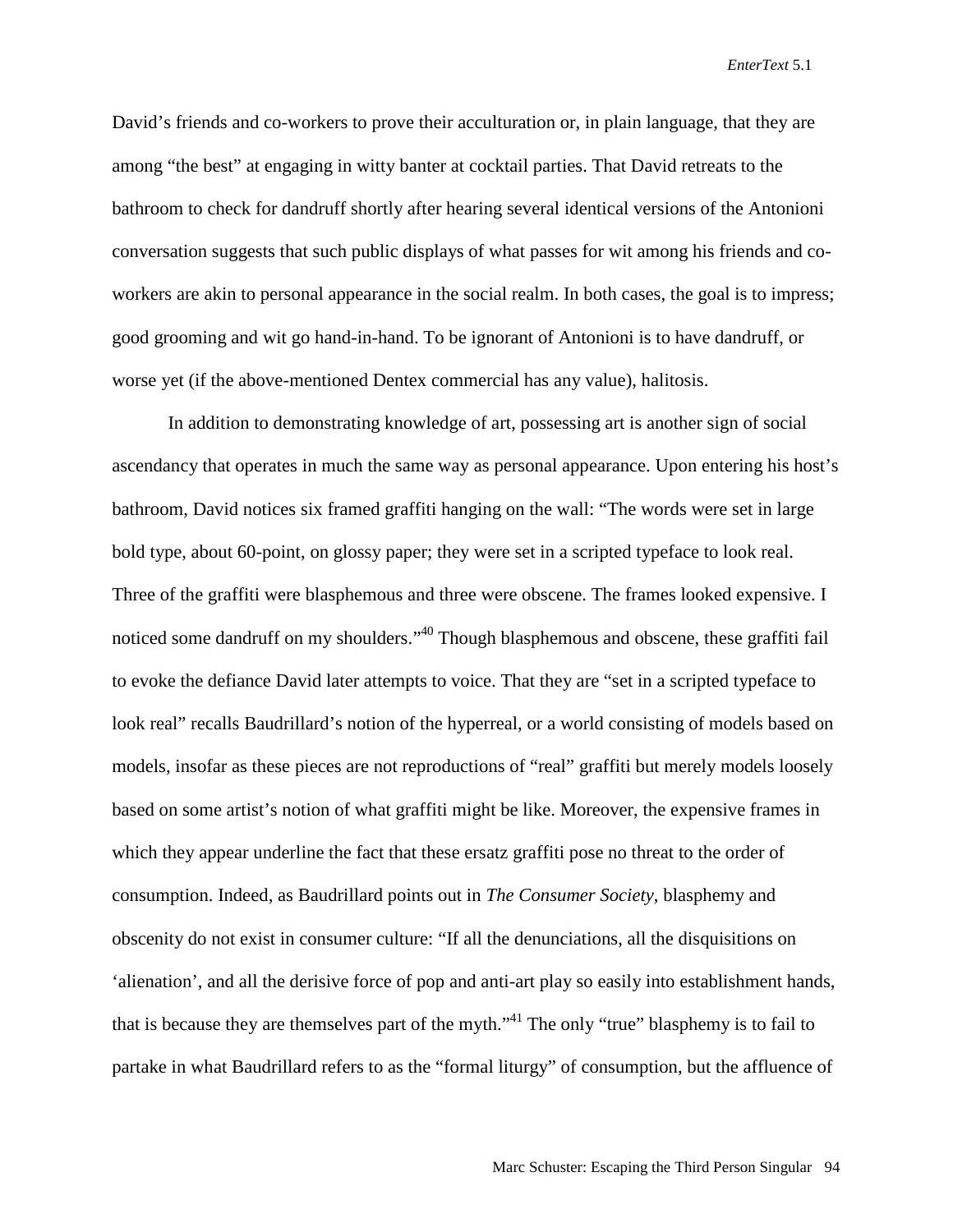the Western world precludes this option. Far from encouraging him to resist consumer ideology, the painting reminds David of his dandruff, perhaps the most subtle of all social diseases invented by Madison Avenue to move merchandise from store shelves to consumers' bathrooms.

According to Baudrillard, what suffers when art serves only to indicate the socio-cultural standing of the individual who either possesses or appreciates it is a sense of confrontation. Rather than interrogating consumer ideology, the work of art serves only to reinforce that ideology. To appreciate the work of art is to accept and reaffirm its value and, in turn, to legitimate the practice of using commodities to signal social standing. In other words, to demonstrate an appreciation of art is to demonstrate that one is "in on the joke." DeLillo underlines the fact that the "joke" of consumer ideology is itself obscene when David emerges from the bathroom to find his host entertaining partygoers with a spate of racist anecdotes:

> Quincy was in rare form, telling a series of jokes about Polish janitors, Negro ministers, Jews in concentration camps and Italian women with hairy legs. He battered his audience with shock and insult, challenging people to object. Of course we were choking with laughter, trying to outdo each other in showing how enlightened we were. It was meant to be a liberating ethnic experience. If you were offended by such jokes in general, or sensitive to particular ones which slurred your own race or ancestry, you were not ready to be accepted into the mainstream. B. G. Haines who was a professional model and one of the most beautiful women I have ever known, seemed to be enjoying Quincy's routine. She was one of four black people in the room—and the only American among them and she apparently felt it was her diplomatic duty to laugh louder than anyone at Quincy's most vicious color jokes. She almost crumpled to the floor laughing and I was sure I detected a convulsive broken sob at the crest of every laugh.<sup>42</sup>

Like the acculturated individual who agrees that Beethoven is fabulous, Haines has no choice but to laugh lest she signal her divergence from the mainstream. Her sobs, however, tell another story—one of repressed sadness and rage. Moreover, the comments of a fellow partygoer named Pru Morrison demonstrate the racial prejudice beneath this so-called "enlightened" behaviour: Morrison privately refers to Haines as a "nignog" while discussing the ongoing conflict in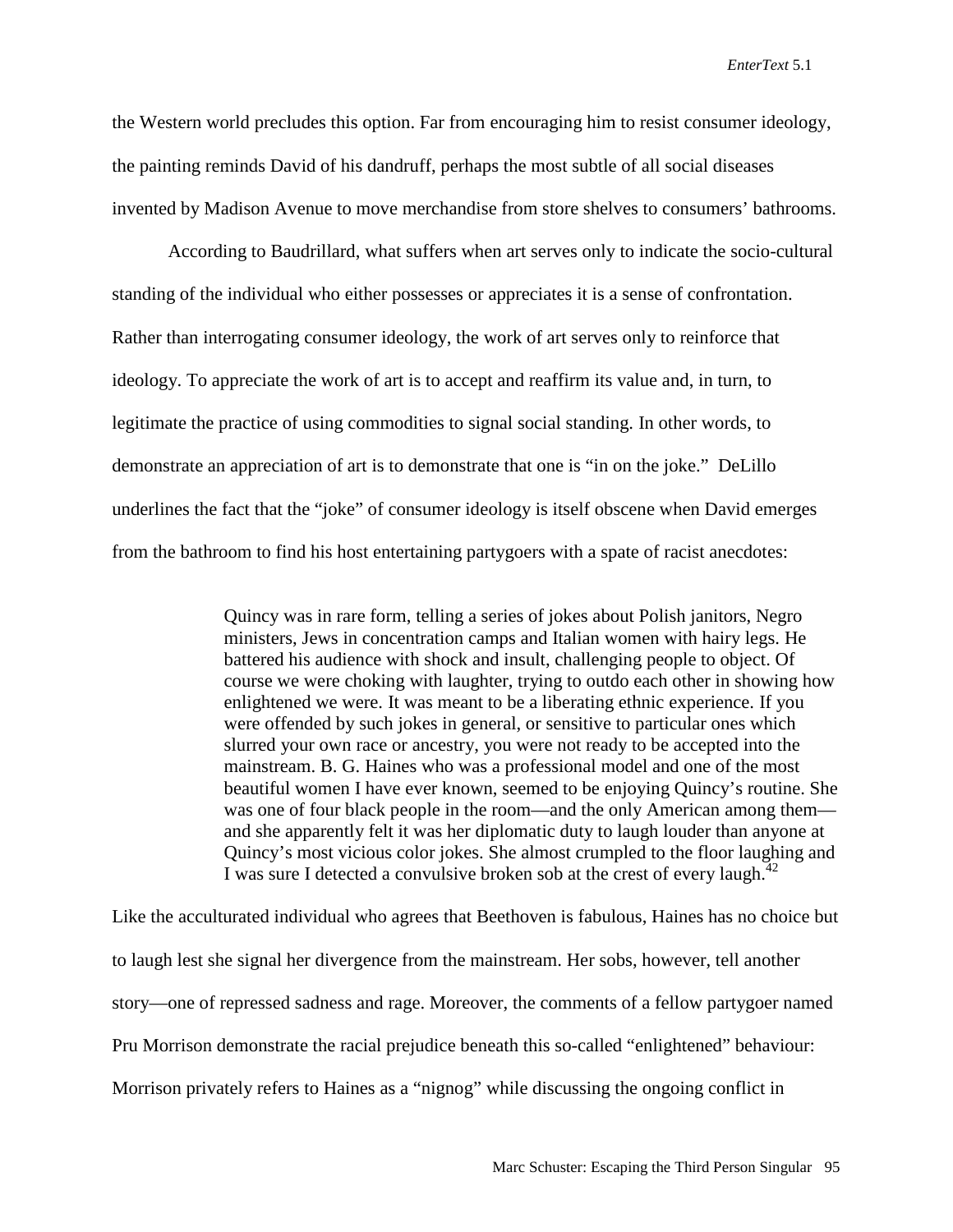Vietnam, where her brother mans an M-79 grenade launcher and "can't tell the friendlies from the hostiles."43 In response to Pru's commentary, David symbolically washes his hands and wonders if a trickle of water issuing from the bathtub faucet is "supposed to have a sexual connotation."44 Though not necessarily sexual in nature, David's impotence in regard to social issues is made clear by his response to the war. Rather than confronting the ideological issues at stake in regard to the Vietnam conflict, David and his contemporaries turn to movies for comfort and escape. When the movies all begin to "look alike," they go to parties, turn "on or off," burn joss sticks and listen to tapes of "near silence."45 Clearly the art of cinema poses little threat to the dominant culture in this instance; even the 16mm movie camera David brings to these parties serves only as a "witty toy."<sup>46</sup>

Far from critiquing consumer culture, such toys as David's camera only serve to reinforce it. Describing his first camera, David notes almost lovingly, "I was using a Beaulieu 8mm camera then, the S2008 to be exact, with non-detachable pistol grip, automatic exposure control, an Angenieux zoom lens—all in all a clever piece of optical mechanics that had set my father back almost seven hundred dollars."<sup>47</sup> Although David's early experiments in the medium including a forty-five minute film on underwear—give him a sense of unlimited possibility, postcollege life in corporate America robs him of this sense. Early in their marriage, cinema provides an opportunity for David and his wife to demonstrate his fashion sense and serves as a model for living in the corporate world:

> We saw all the new movies and went to a lot of parties. We seemed to believe that everything we did was the most wonderful thing that had ever been done. We wore certain clothes to certain movies. Grays for black and white. Boots, leather, chino, flag shirts and the like (our pre-acid gear) for Technicolor. Dressing, we matched each unmatching item with great care and spent several minutes assuring each other that we were ready for the waiting line at Cinema I. Each movie we saw was the greatest. Merry would talk about it constantly for two days and then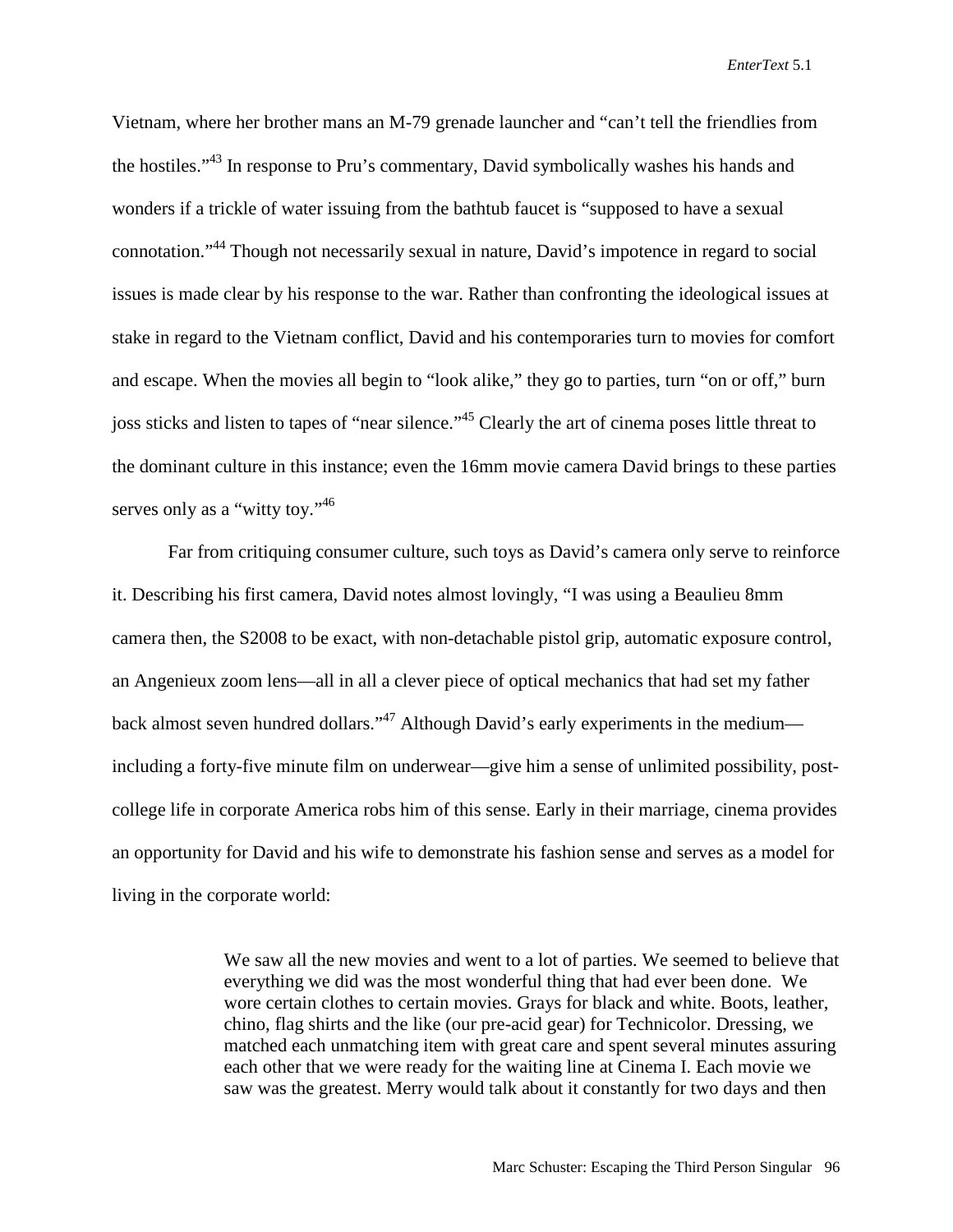forget it forever. There was no time for remembering things because something else was always coming along—another great movie, a great new pub or restaurant, a great new men's shop, boutique, ski area, beach house or rock group….

Soon I was no longer content merely to make love to my wife. I had to seduce her first. These seductions often took their inspiration from cinema. I liked to get rough with her. I liked to be silent for long periods. The movies were giving difficult meanings to some of the private moments of my life.<sup>48</sup>

Here, seeing the movie and being seen by other moviegoers are of equal importance to David, and the movies he and his wife take in are not only disposable insofar as they are forgotten after two days but also interchangeable with all the other opportunities for consumption their world offers.

In addition to serving as a commodity, film has become a prescriptive medium for David, both inspiring and giving meaning to the particulars of his sex life. Just as the work of art functions only as a sign of acculturation in consumer society, so too does lovemaking. In the context David describes, to make love well is to demonstrate one's prowess as a consumer. Yet even as he seduces his wife, David reveals a degree of social impotence. He cannot change consumer culture, cannot argue with its logic. He can only take cues from his environment and learn how to behave by watching the objects around him. Or, to reverse the formula, far from causing David to question consumer ideology, the objects in David's life—including those which might be described as "art"—provide models for acceptable behavior even in so private a realm as the bedroom. While it may be overstating the case to argue that consumer culture, rather than David himself, makes love to his wife in the above passage, it is safe to say that David's sexual activity, like his movie camera, reaffirms the power of the marketplace to dictate cultural norms.

As for art's potential to subvert consumer ideology, Baudrillard argues in *The Consumer Society* that, in what he terms our generalised neo-culture, "there is no longer any difference between a delicatessen and an art gallery."49 This is because the art object, like all objects of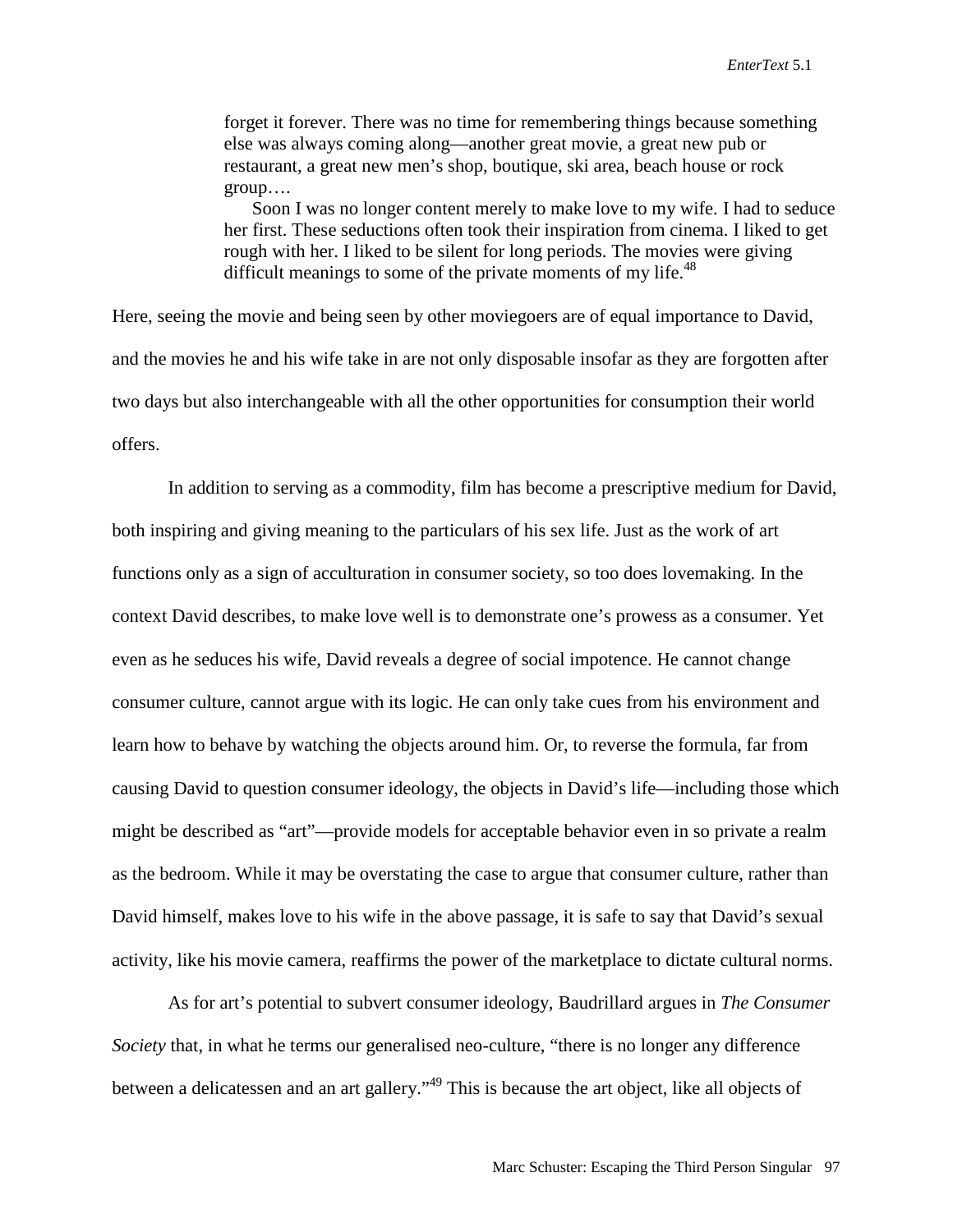consumption, "loses its symbolic meaning and tends to peter out into a discourse of connotations which are… simply relative to one another within a framework of a totalitarian cultural system (that is to say, a system which is able to integrate all significations whatever their provenance)."50 Within this system, objects and images operate as signs of value, which serves as the controlling myth of consumer culture. Beholden to this myth, consumer culture cannot regard itself from a critical distance; because all language speaks of value, there is no critiquing value through language. As a result, Baudrillard argues, "there can be no contemporary art which is not, in its very existence and practice, compromised and complicit with that opaquely selfevident state of affairs<sup>",51</sup>—which is to say that art, like language, is bound up in the manipulation of signs for the sole purpose of indicating social status.

Although Baudrillard posits pop art as the first medium to explore its own status as a "signed" and "consumed" object, he also argues that pop artists "forget that for a painting to be a super-sign (a unique object, a signature, the object of a noble, magical commerce), it is not sufficient to change the content of the picture or the artist's intentions: it is the structures of the production of culture which decide the matter."52 Like the graffiti David finds in his host's bathroom, pop art does not challenge consumer culture. Instead, the medium operates on the same level as Quincy's race jokes. Baudrillard notes that many works of pop art

> provoke a moral and obscene laugh (or hint of a laugh)—the canvases being indeed obscene to the classical gaze—followed by a derisive smile, which might be a judgment on either the objects painted or the painting itself. It is a smile which willingly enters into the game: 'This isn't very serious, but we aren't going to be scandalized by it. And, deep down, perhaps… [Baudrillard's ellipses]' But these reactions are rather strained, amid some shameful dejection at not knowing quite what to make of it all. Even so, pop is both full of humour and humourless. Quite logically, it has nothing to do with subversive, aggressive humour, with the telescoping of surrealist objects. It is no longer a question of short-circuiting objects in their function, but one of juxtaposing them to analyse the relations between them. This approach is not terroristic. $53$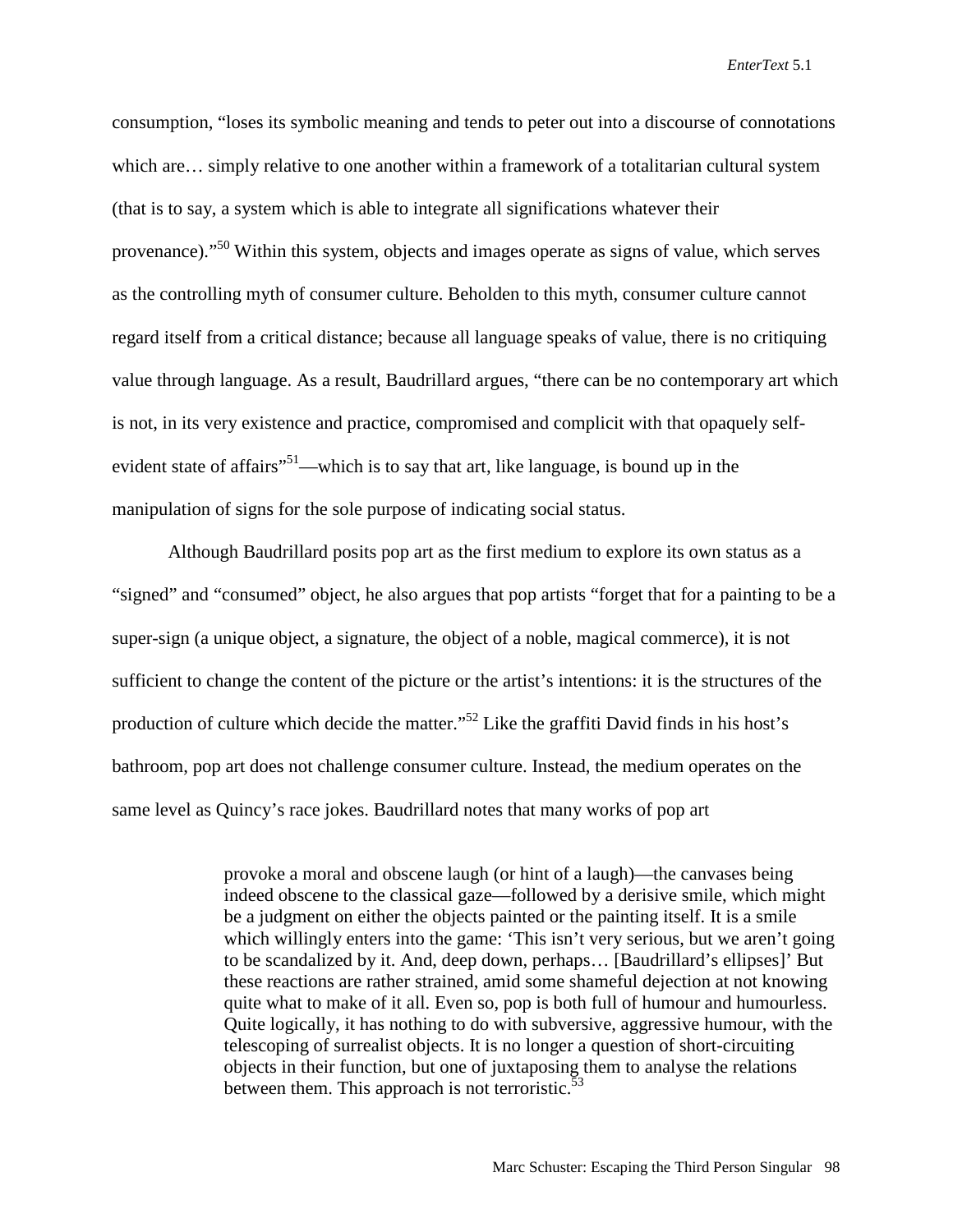The laughter evoked by Quincy's jokes and many works of pop art is that of cynical distance, a term Slavoj Zizek uses in *The Sublime Object of Ideology* to describe seemingly subversive acts and attitudes that are, in the end, "part of ideology's game."<sup>54</sup> Thus while offering what might be considered humorous, even "revolutionary," content, even pop art—the mode of expression most aware of the logic behind consumer ideology—is powerless to change that ideology or the means by which culture is produced. According to Baudrillard, then, art is bound by the logic of consumption, and the best the artist can hope for is to be named in statements like "Beethoven is fabulous" or "It's like an Antonioni movie."

Yet David continues to hold out for a mode of art that is, indeed, transgressive—like the motorcycle gang that rumbles through his boyhood town and causes his neighbours to look out their windows with "a strange mixture of longing and terror."55 Although they are "gone in seconds," the gang of twenty marauders leaves a young David with the impression that "a hurricane or plague had struck the town," and as the gang disappears in the distance, he realises that he and his neighbours are "not quite the same people" they had been just seconds earlier.<sup>56</sup> To effect a similar change in himself as an adult, David begins to shoot a "long messy autobiographical-type film" when he arrives with his entourage in a small town in what he simply calls "Middle America."<sup>57</sup> Describing the film as "the strangest, darkest, most horrifying idea" of his life, David initially models his work after his friend Bobby Brand's novel-inprogress, *Coitus Interruptus*. <sup>58</sup> Touted as "the novel that would detonate in the gut of America" and cause everyone in the country to "puke blood when they read it," *Coitus Interruptus* is, to all appearances, the literary equivalent of the motorcycle gang that briefly terrorised David's neighbourhood in his youth.<sup>59</sup> Moreover, Brand's project is similar to that of Baudrillard and Barthes in that it seeks to reform society at the level of language. "I plan to take out the slang and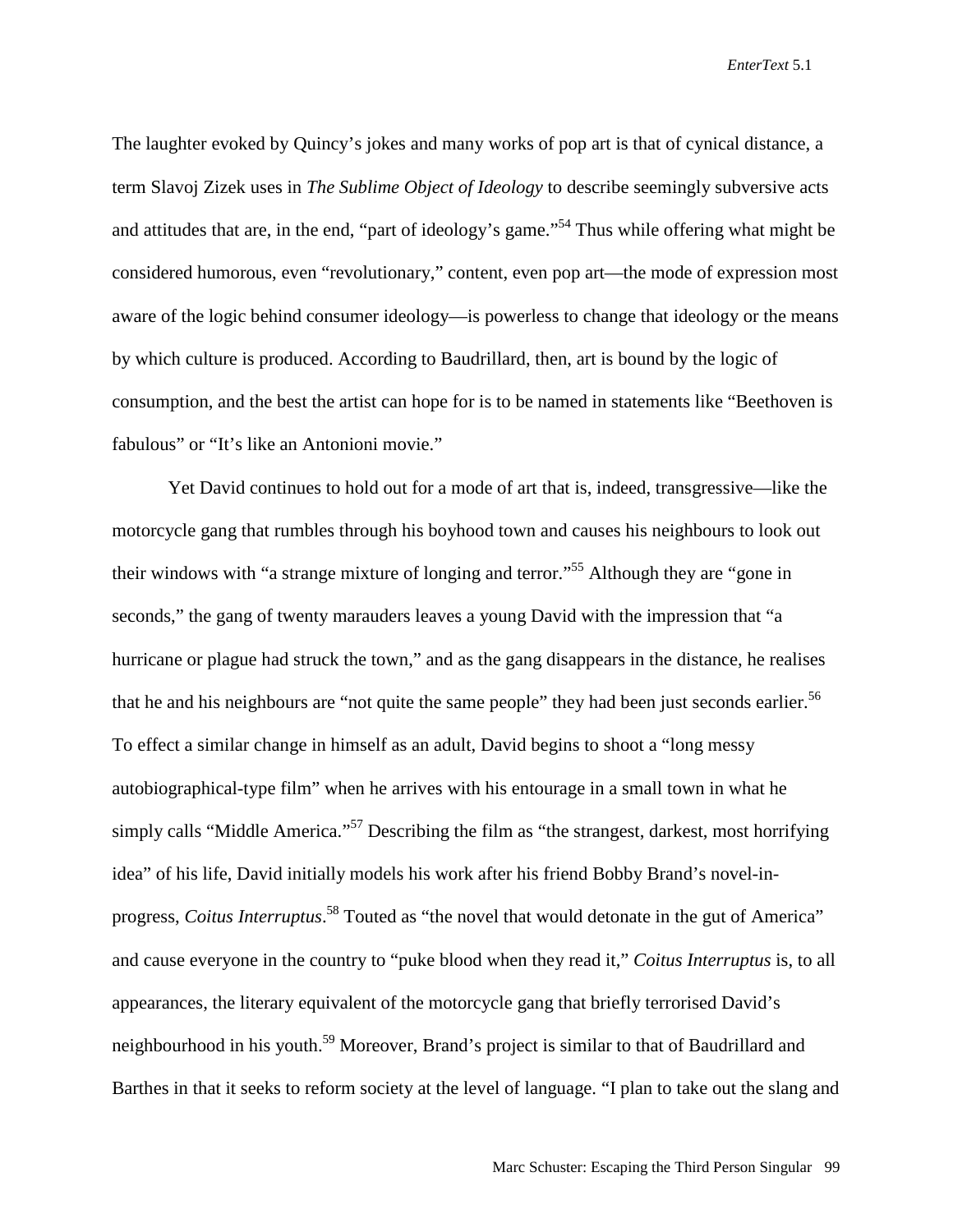replace it with new forms, new modes," Brand explains; "Maybe I'll eliminate language itself. It may be possible to find a completely new mode."60 Although Brand fantasises that *Coitus Interruptus* will put him in good stead with "famous old French intellectuals," the project ultimately proves unfruitful when he reveals that his manuscript consists of eleven pages, seven of which "don't have any words on them."<sup>61</sup>

The author's apparent lack of productivity notwithstanding, *Coitus Interruptus* can only fail to provide the new mode of language Brand seeks because the seemingly revolutionary concept behind the novel reinforces the logic of value. Although the novel exists largely in Brand's imagination, he explains that it is about a former president of the United States who has been succeeded by the first African-American president and subsequently begins to turn into a woman.<sup>62</sup> While this configuration reverses the order of the hierarchy Barthes sees as implicit in the lavatory doors at the University of Geneva (*i.e. messieurs*/dames// *professeurs*/étudiants and, to add race to the mix, *white*/black), it leaves the notion of hierarchy—and, by extension, value—intact. In other words, while Brand's novel replaces *messieurs*/dames and, in this case, *white*/black with their opposites, sexual and racial segregation continue to exist as functions of language and value. As his name suggests, Brand is merely substituting one mode of hierarchy for another, positing his own "brand" as the best. In so doing, he continues in the tradition of David's father, whose affinity with Brand is further revealed when the would-be author claims that the theme of his novel is immaterial "because appearance is all that matters."63 While *Coitus Interruptus* might (as Brand claims) cause the whole country to "puke blood," it would do little to undermine the logic of value that undergirds consumer ideology.

In contrast to the hierarchical dichotomies *Coitus Interruptus* continues to uphold, a fellow traveller and artist named Sullivan presents David with "a strange painted wood-and-wire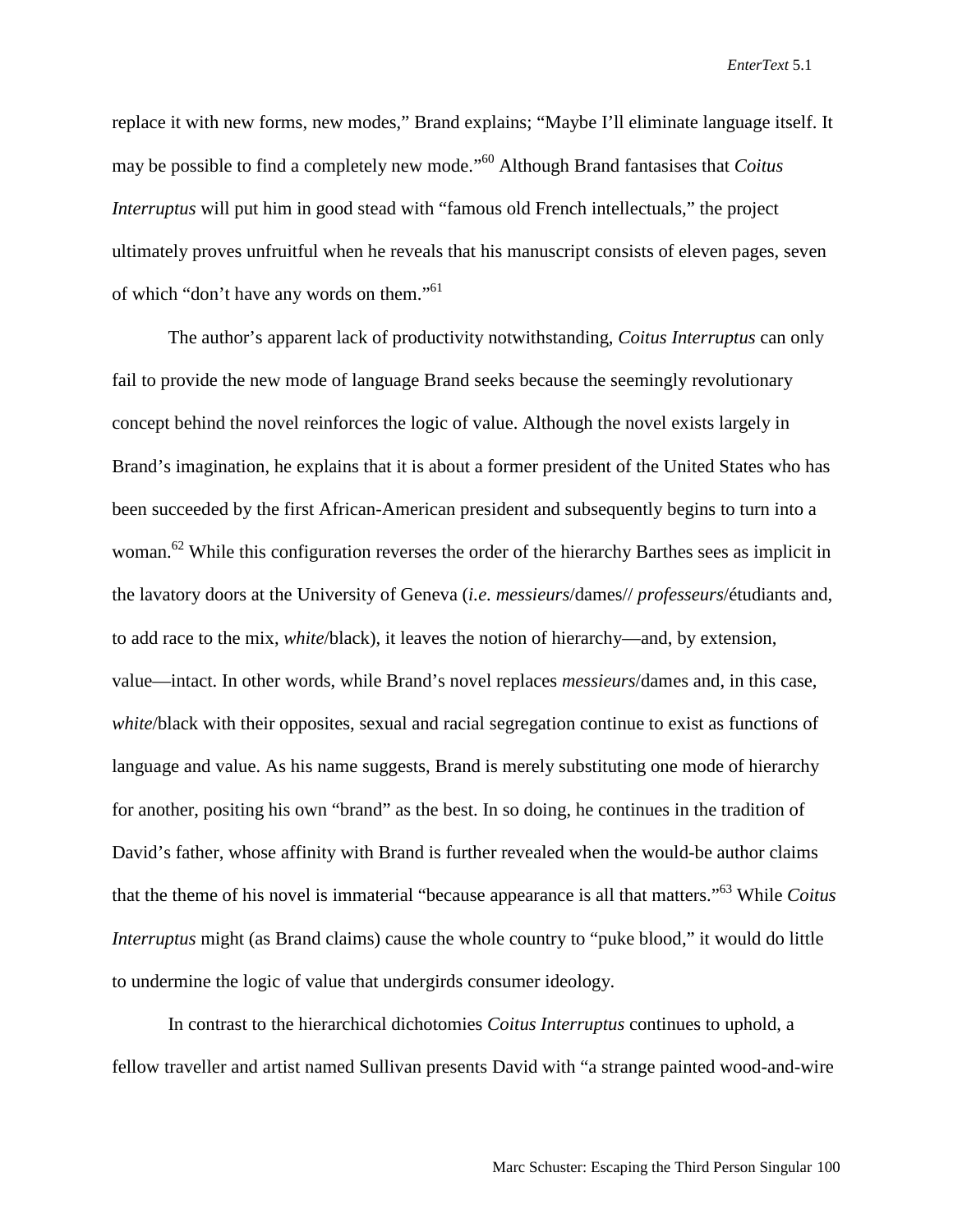doll" that represents a "menacing bitchy hermaphroditic divinity."64 Neither man nor woman, the doll dissolves the bar between the terms of the sexual binary Barthes describes and, in so doing, nullifies the hierarchy that binary implies. Rather than substituting *dames*/messieurs for *messieurs*/dames (as Brand's novel does), the hermaphrodite divinity short-circuits the distinction between sexes and, as a result, imparts meaning that is not predicated on value. In other words, the doll is a symbol that allows for what Baudrillard terms ambivalence, or the incessant potential for the destruction of the illusion of value, to emerge. Yet the binary distinction between ambivalence and the logic of value underscores the conundrum of Barthes' call for a "fissuring" of "the meaning system:" if such binaries as *messieurs*/dames demonstrate that meaning under the current system is contingent upon value, then how does the binary *ambivalence*/value exemplify a system of meaning that is not contingent upon value? As David's interest in Zen philosophy demonstrates, however, this apparent paradox ensures the separation of language and value for which Barthes and Baudrillard call.

Referring to John Keats' "Ode On a Grecian Urn," David draws attention to the similarity between the poet's notion of "negative capability" and the distrust of words that marks Zen philosophy. "Beauty was too difficult and truth in the West had died with Crazy Horse,"65 David explains, before describing Professor Hiroshi Oh's lectures on Zen:

> Oh spoke of Emptiness. The mind is an empty box within an empty box. With his index finger he made a sign in the air, one motion, name-shape, the circles single fulfilling line…. Oh hummed and chanted. Note the paradox. Empty box within empty box. He went into more paradox, more gentle conflict, more questions of interpretation in which ancient masters nodded their disagreement. It was Oh's practice to reveal some deep Zen principle, carefully planting evidence of its undeniable truth, and then confront us with a totally different theory of equally undeniable truth. He seemed to enjoy trying to break our minds, crush us with centuries of confusion as if to say: If the great teachers and enlightened ones of history cannot find a common interpretation, how will you ever know what to believe, you poor white gullible bastards? $66$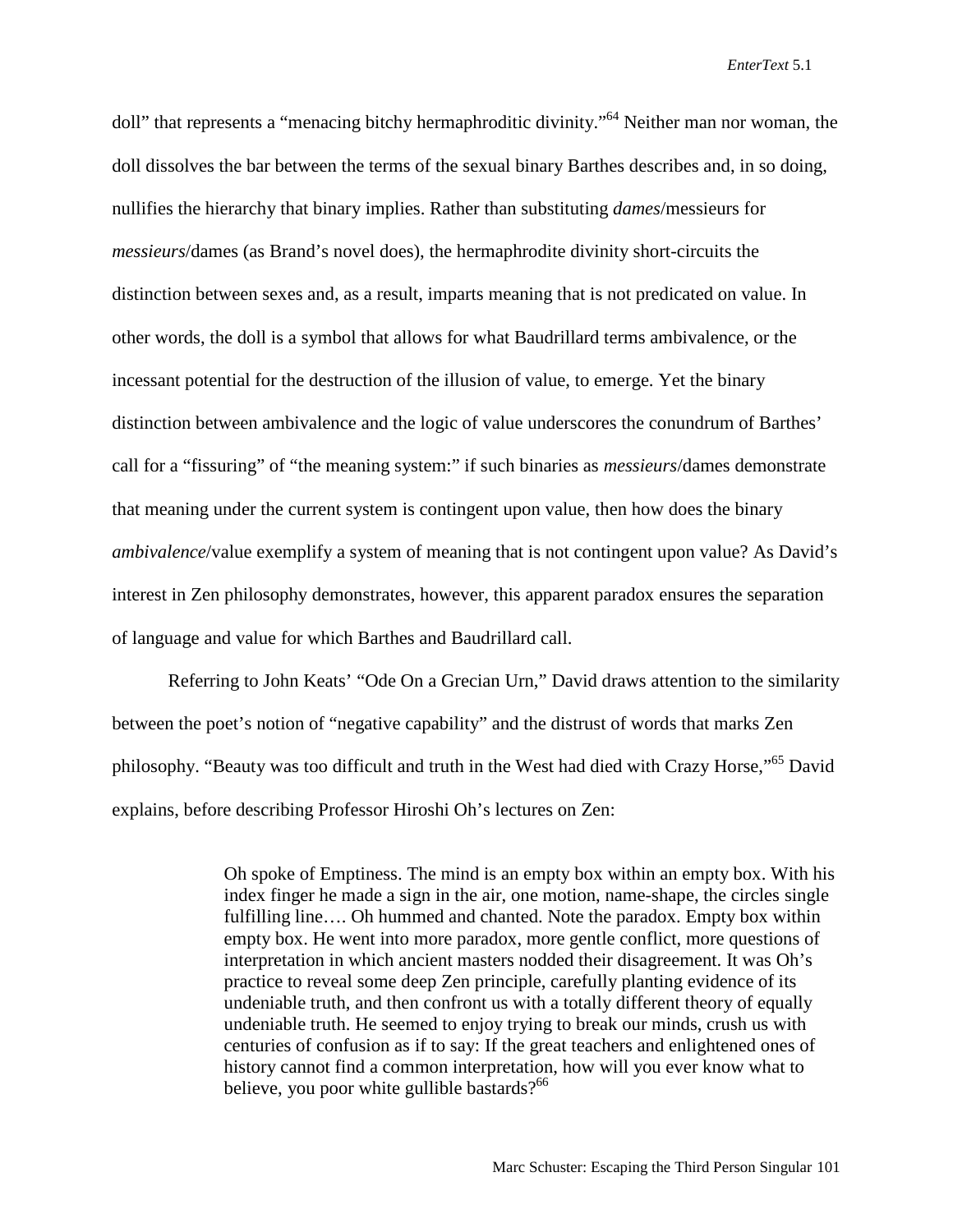Here, the empty boxes of Zen philosophy are similar to the urn depicted in the Keats poem in that both contain their share of paradoxes. The tension between the temporal and everlasting in Keats, for example, and the logical impasse of a box that is both empty and not empty are reminiscent of the poet's praise of negative capability, a state in which "man is capable of being in uncertainties, Mysteries, doubts, without any irritable reaching after fact and reason."<sup>67</sup> This aversion to fact and reason reflects a dissatisfaction with signification that is common to Baudrillard and practitioners of Zen philosophy alike.

D. T. Suzuki, whom David references as the author of the text used in Oh's class, explains in *Zen and Japanese Culture* that the philosophy of Zen is invested in engendering a quality very similar to negative capability.<sup>68</sup> Appealing to an intuitive mode of understanding known in Japanese as *satori*, Zen aims to abandon concepts "in order to reach the truth of things."69 Concepts, Suzuki notes, "are useful in defining the truth of things but not in making us personally acquainted with it. Conceptual knowledge may make us wise in a way, but this is only superficial. It is not the living truth itself, and therefore there is no creativeness in it, being a mere accumulation of dead matter."<sup>70</sup> To this end, Zen practitioners subvert the rationality of words through paradox. Zen is not necessarily against words, Suzuki notes, "but it is well aware of the fact that they are always liable to detach themselves from realities and turn into conceptions."71 What concerns Zen is not words or language but "something" hovering wordlessly in the mind, "an unnamable 'X.' It is no abstraction; it is concrete enough, and direct, as the eye sees that the sun is, but it is not to be subsumed in the categories of linguistics. As soon as we try to do this, it disappears."<sup>72</sup>

Suzuki's distinction between conceptual knowledge and intuitive knowledge of "the living truth itself" mirrors the distinction Baudrillard draws between the object and the utensil: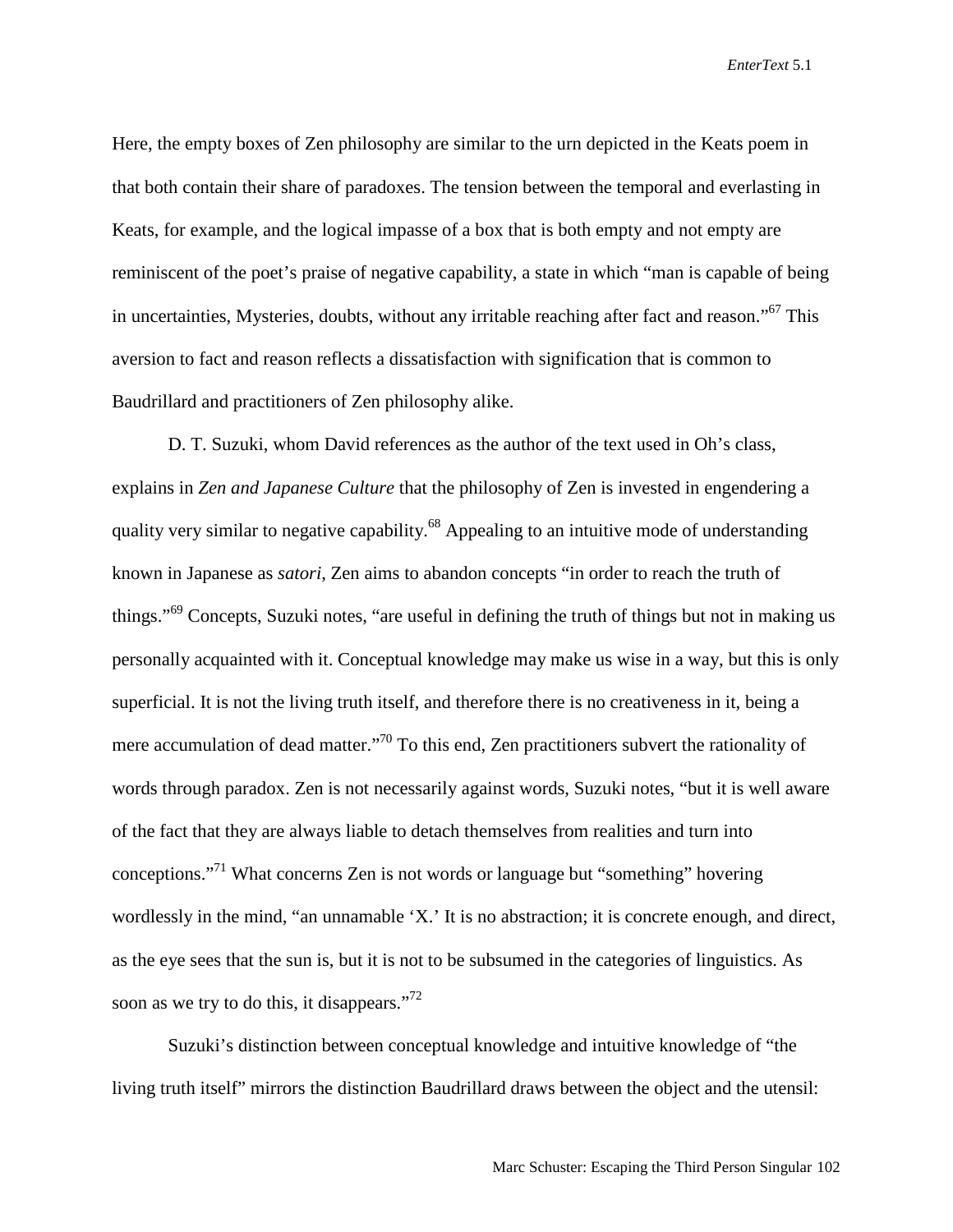where the utensil grounds the individual in the world and allows for what Suzuki calls a personal acquaintance with the truth of things, the object can only be "read" in terms of value.<sup>73</sup> In this context, Zen's wariness of words is well founded: by denoting value, as Baudrillard contends, words do indeed, to borrow Suzuki's phrase, "detach themselves from realities and turn into conceptions."74 As the Zen *koan* demonstrates, however, words do not necessarily have to follow the logic of the sign. For example, the empty box within an empty box to which Oh alludes in *Americana* has no signified; just as there is no way to imagine a square circle, the notion of an empty box containing anything represents an impossible proposition. Divorced from any sensible signified, the phrase "empty box within an empty box" cannot be considered a signifier. Rather, the phrase is a conglomeration of words that must be considered independent of their "meaning," words *qua* words. Because these words do not signify the abstract, they take on gravity and alert us to their own tangibility. Like the primitive tools and furniture to which Baudrillard alludes in *The System of Objects*, the words of the Zen *koan* function as "traditional symbolic objects" that bear the imprint of human activity insofar as their organisation does not form a signifying fabric constituting the "virtual totality of all objects and messages ready-constituted as a more or less coherent discourse."75 No longer simply a means of exchanging abstract concepts, the words of the Zen *koan* do not share the sign's conceit that the signifier can name the otherwise unspeakable signified. In other words, the language of the Zen *koan* "speaks" yet refrains from signifying value.

Like the Lacanian Real, the "unnamable 'X'" to which Suzuki refers in his discussion of the Zen *koan* cannot be reached through language. Rather, language bars us from that X through the construction of what Zen philosophy dubs conceptual knowledge and Marxist philosophy calls ideology. In the context of consumer culture, Baudrillard argues, the concept to which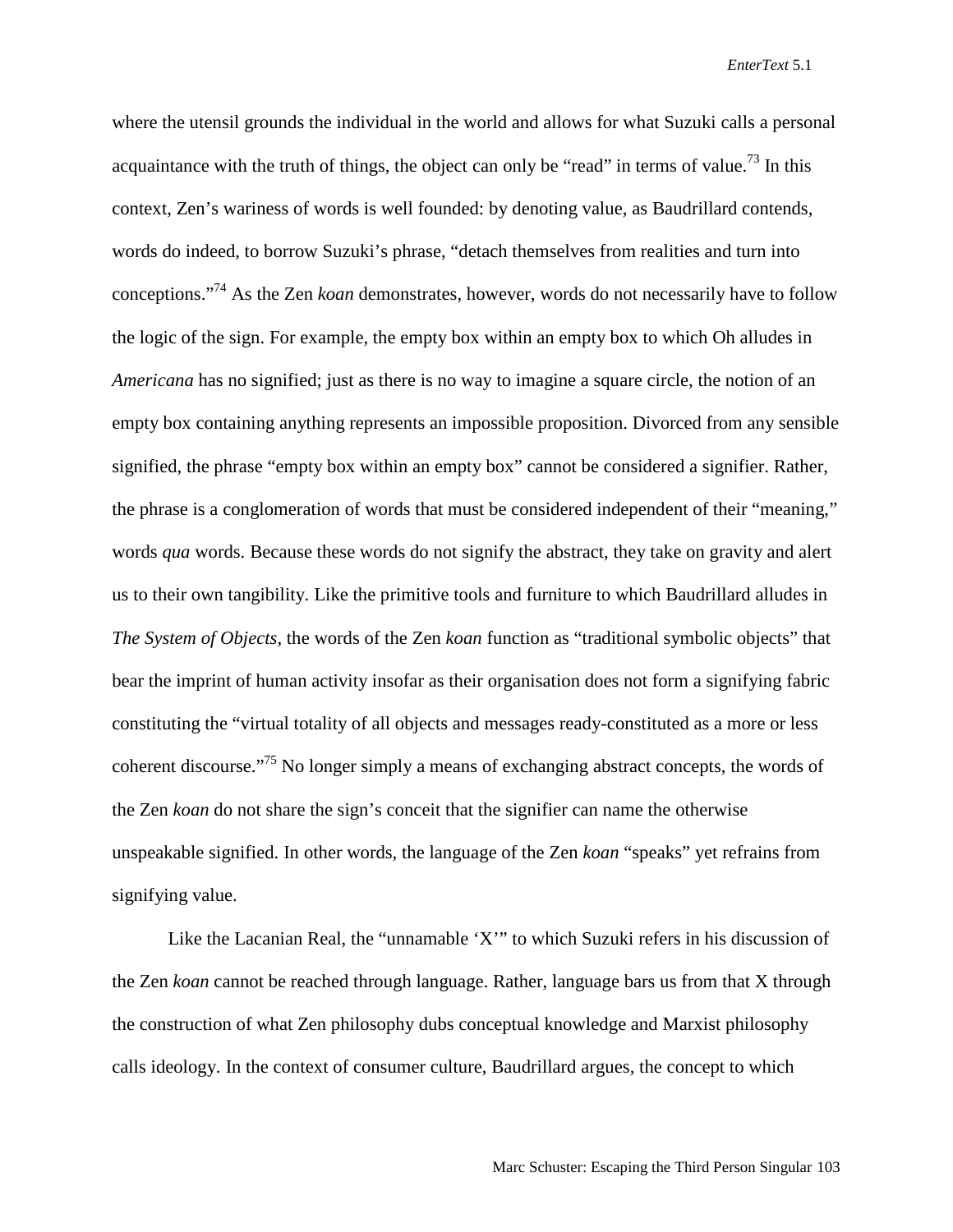ideology reduces everything through the process of signification is value. Taken together, then, it is not surprising that David's interests in Zen philosophy and consumer culture combine to form an amalgam that is remarkably similar to Baudrillard's critique of the sign. Informed by Zen's inherent distrust of language in general and words in particular, David's later artistic endeavours aim at subverting the reductive logic of value and substitute for it a mode of communication that allows for ambivalence to operate. Attempting to bypass what Baudrillard describes in *For a Critique of the Political Economy of the Sign* as the "fixed and equational structure" of the sign,<sup>76</sup> David's goal as he becomes more involved with his project is to create a film that, like the language of the Zen *koan*, allows ambivalence to surface by rupturing the connection between language and value.

Unlike Brand, David explains that his project is not to reduce the value of language, but to reinforce it.<sup>77</sup> This explanation puts David's project at odds with that of Baudrillard insofar as Baudrillard calls for the destruction of value while David's project is merely one of displacement: his aim is to increase the value of language by rescuing meaning from the contingency of value. In other words, David wants to strengthen language by divorcing its capacity to be meaningful from what Barthes sees as its unerring tendency to root all meaning in hierarchy. In order to bring this mode of language into being, David shoots his film in such a way that reduces "the kind of movement that tells a story or creates harmony."<sup>78</sup> Doing so, he argues, will allow "language to evolve from static forms" as opposed to adhering to a preordained sense of order.79 Echoing the language of the Zen *koan*, David describes one of his characters as "standing still but moving" and "silent with answers."80 As with the Zen *koan*, these apparent contradictions divorce David's words from abstract concepts and, by extension, from value. Moreover, David confronts the ambivalence of his Oedipal guilt when he films a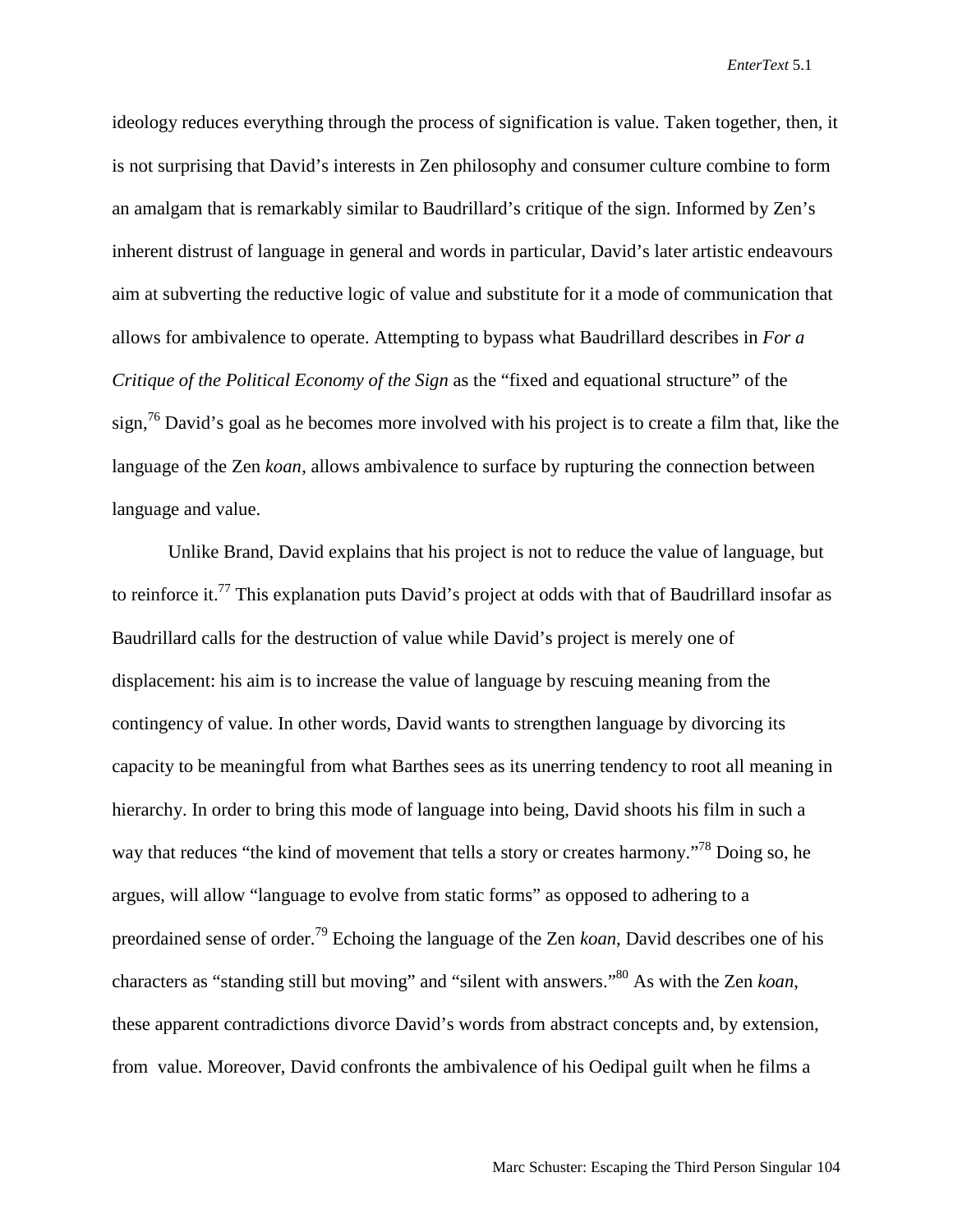scene in which Sullivan, portraying David's mother, appears to merge with a teenage boy portraying David: "I could see it in the foreflash, underexposed, their bodies incomplete… and I wondered why this mute soliloquy of woman and boy should mean anything more, even to me, than what it so clearly was, face of one and head of the other."<sup>81</sup> Like the "menacing bitchy" hermaphroditic divinity" Sullivan presents to David earlier in the novel, the single figure created by Sullivan and the boy is neither male nor female but partakes in the essence of both genders and, in so doing, eliminates the sense of hierarchy implied by the male/female binary.

Yet even as David frames what might be termed his primal scene, he returns to the language of value by referring to his project as a "commercial" and wonders if it will "sell the product."82 While David's regression to the very idiom he seeks to interrogate suggests the failure of his project, it must be remembered that David does not aim to subvert consumer ideology entirely but to demystify it: where consumer ideology generally forces us to interpret all manner of phenomena in terms of value, David's purpose is to allow us to recognise the illusory nature of value in the form of ambivalence. By nature, this project is distinctly non-utopian: far from positing an ideal world, it forces us to recognise the "bad" of the world along with the "good" or, more accurately, to recognise that the world cannot be broken down along such binary lines as good or bad, or even, as Madison Avenue might have us believe, into discreet shades of better or worse judged in relation to "the best." Thus David cannot view his project along the lines of a purely *anti-commercial*/commercial dichotomy but as a commingling of both elements; hence his assertion that his film "functions best as a sort of ultimate schizogram, an exercise in diametrics to unmake meaning."<sup>83</sup> As an artist, his purpose is to "deal in the complexities of truth," an endeavour in which he considers himself "most successful."<sup>84</sup> This success is due in large part to his ability to recognise that while his culture may be schizoid in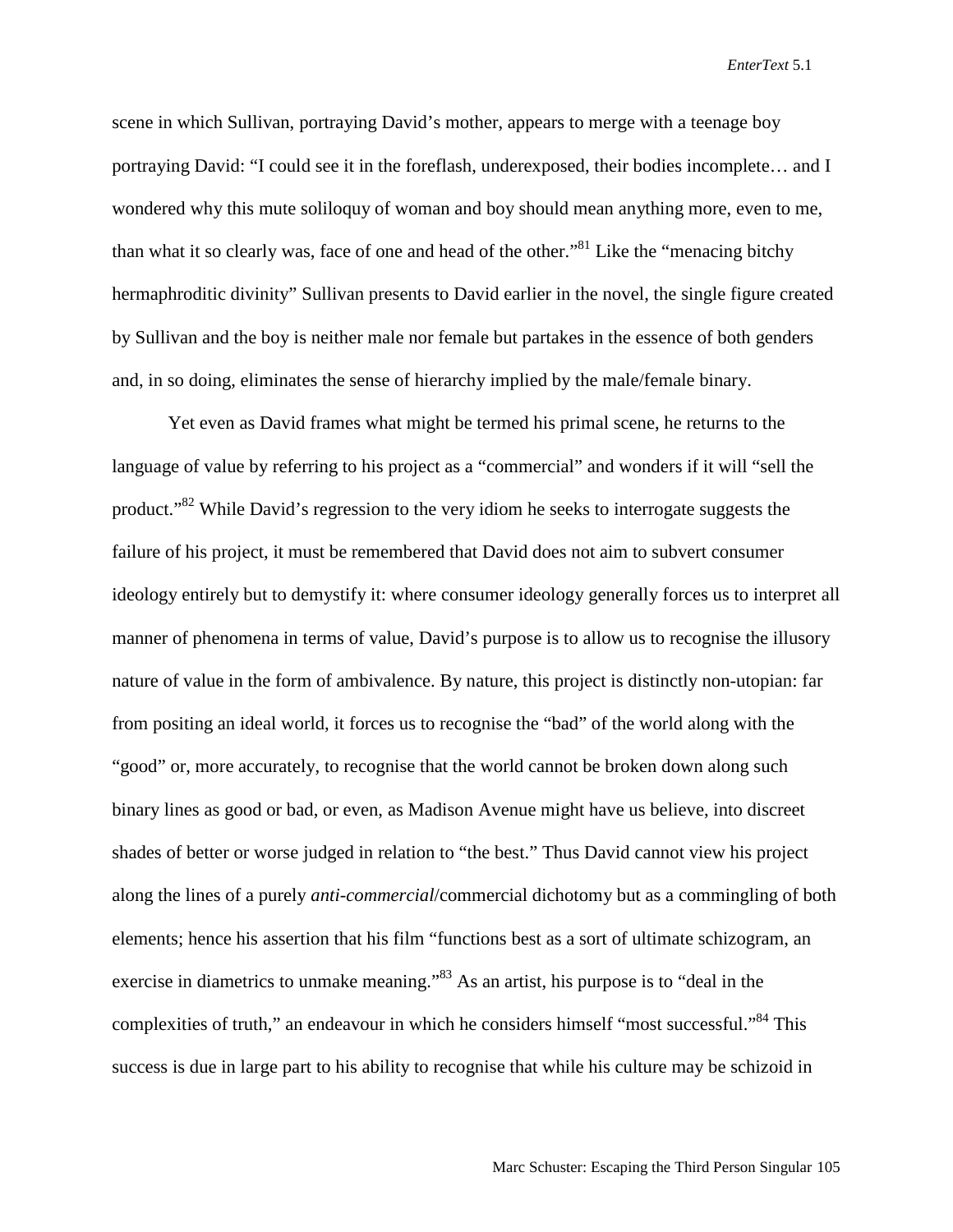nature, the pieces of that culture form a coherent if conflicted whole. While such truths are beyond the ken of Madison Avenue, they are well within the purview of DeLillo's artistic vision.

*Americana* offers a glimpse of two Americas: one steeped solely in the logic of value, and one fraught with ambivalence. In the first America, the notion of "the best" segregates all elements of society along arbitrary lines. From Baudrillard's perspective, this first America is the only America consumer ideology will allow; even art allegedly aimed at subverting consumer ideology will ultimately be assimilated by it. From DeLillo's perspective, on the other hand, art has the potential to dissolve such dichotomies as *good*/bad dissolve in order to reveal the second America. This America is certainly no utopia, but because its language is not based entirely on value, its internal conflicts can be more honestly confronted than those repressed by the artificial strictures of consumer ideology. Under such conditions, Sullivan explains after relating a tale of her own conflicted uncle, "the war" is more easily recognised as being "not between North and South, black and white, young and old, rich and poor, crusader and heathen, warhawk and pacifist, God and the devil" but "between Uncle Malcolm and Uncle Malcolm."85 Likewise, the "war" DeLillo depicts in *Americana* is not between art and commerce, DeLillo and Baudrillard, or even ideology and its opposite. It is between David and David, America and America. In the words of a young hitchhiker David meets on the road, "What the heck, this is America. Bad as it is, we have to learn to live with it."<sup>86</sup>

## **Notes**

<sup>1.</sup> Mike Gane, ed., *Baudrillard Live: Selected Interviews* (New York: Routledge, 1993), 20.

<sup>2.</sup> Douglas Kellner, *Jean Baudrillard: From Marxism to Postmodernism and Beyond* (Cambridge: Polity, 1989), 4.

<sup>3.</sup> Mike Gane, *Baudrillard: Critical and Fatal Theory* (London: Routledge, 1991), 34.

<sup>4.</sup> Jean Baudrillard, *The Consumer Society: Myths and Structures* (London: Sage, 1998 [1970]), 196.

<sup>5.</sup> Jean Baudrillard, *For a Critique of the Political Economy of the Sign,* trans. Charles Levin (St. Louis: Telos, 1981 [1972]), 209.

<sup>6.</sup> Kellner, 18.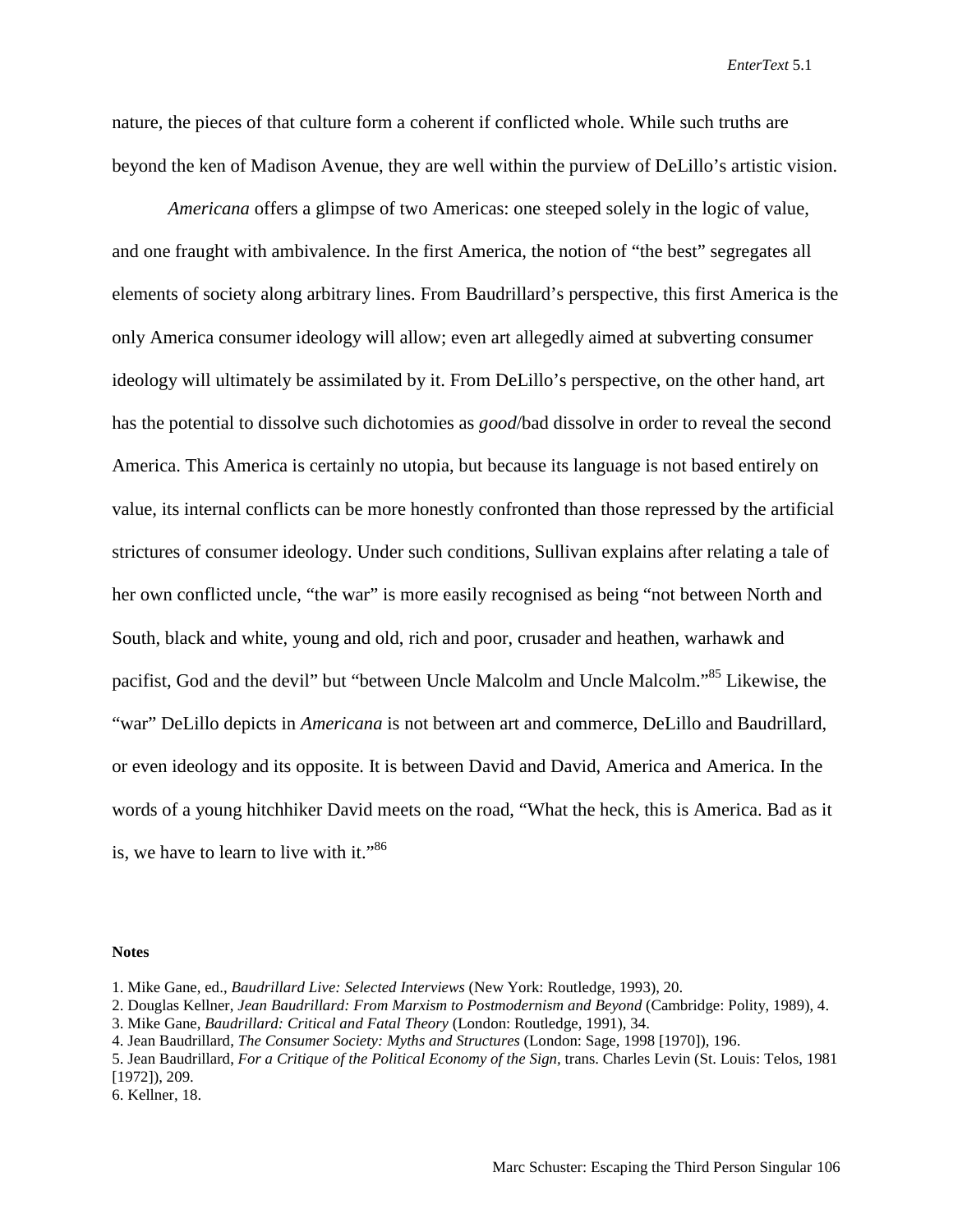7. John Duvall, "Baseball as Aesthetic Ideology: Cold War History, Race, and DeLillo's 'Pafko at the Wall'" (*Modern Fiction Studies* 45.3, 1999), 563. 8. Derek Attridge, "Literary Form and the Demands of Politics" in *Aesthetics and Ideology,* ed. George Levine (New Brunswick: Rutgers University Press, 1994), 244. 9. Roland Barthes, *The Semiotic Challenge*, trans. Richard Howard (Berkeley: University of California Press, 1994 [1985]), 8. 10. Ibid. 11. Barthes, 155. 12. Ibid. 13. Don DeLillo, *Americana* (Boston: Houghton Mifflin, 1971), 46. 14. Ibid., 84. 15. Tom LeClair, *In the Loop: Don DeLillo and the Systems Novel* (Urbana and Chicago: University of Illinois Press, 1987), 35. 16. Ibid., 39. 17. DeLillo, *Americana,* 199. 18. LeClair, 41,47. 19. DeLillo, *Americana,* 270. 20. Ibid. 21. Ibid., 11, 12. 22. Sigmund Freud, *Inhibitions, Symptoms and Anxiety,* trans. Alix Strachey (London: Hogarth Press, 1971), 16. 23. Ibid., 16,17. 24. LeClair, 49. 25. Don DeLillo, "American Blood: A Journey through the Labyrinth of Dallas and JFK" (*Rolling Stone,* 8 Dec. 1983), 27. 26. Barthes, 174. 27. Ibid., 175. 28. DeLillo, *Americana,* 273. 29. Ibid., 88. 30. Ibid., 13. 31. Ibid. 32. Ibid., 63, 36. 33. Ibid., 36. 34. Ibid., 26,36. 35. Ibid., 36, 97. 36. Ibid., 10. 37. Baudrillard, *Consumer Society,* 107. 38. Ibid., 108. 39. DeLillo, *Americana,* 4. 40. Ibid. 41. Baudrillard, *Consumer Society,* 196. 42. DeLillo, *Americana,* 6. 43. Ibid., 5. 44. Ibid. 45. Ibid. 46. Ibid. 47. Ibid., 33. 48. Ibid., 34-35. 49. Baudrillard, *Consumer Society,* 28. 50. Ibid., 115. 51. Ibid., 116. 52. Ibid., 119. 53. Ibid., 120-121. 54. Slavoj Zizek, *The Sublime Object of Ideology* (New York: Verso, 1989), 28. 55. DeLillo, *Americana,* 183. 56. Ibid., 182-183 57. Ibid., 205, 207.